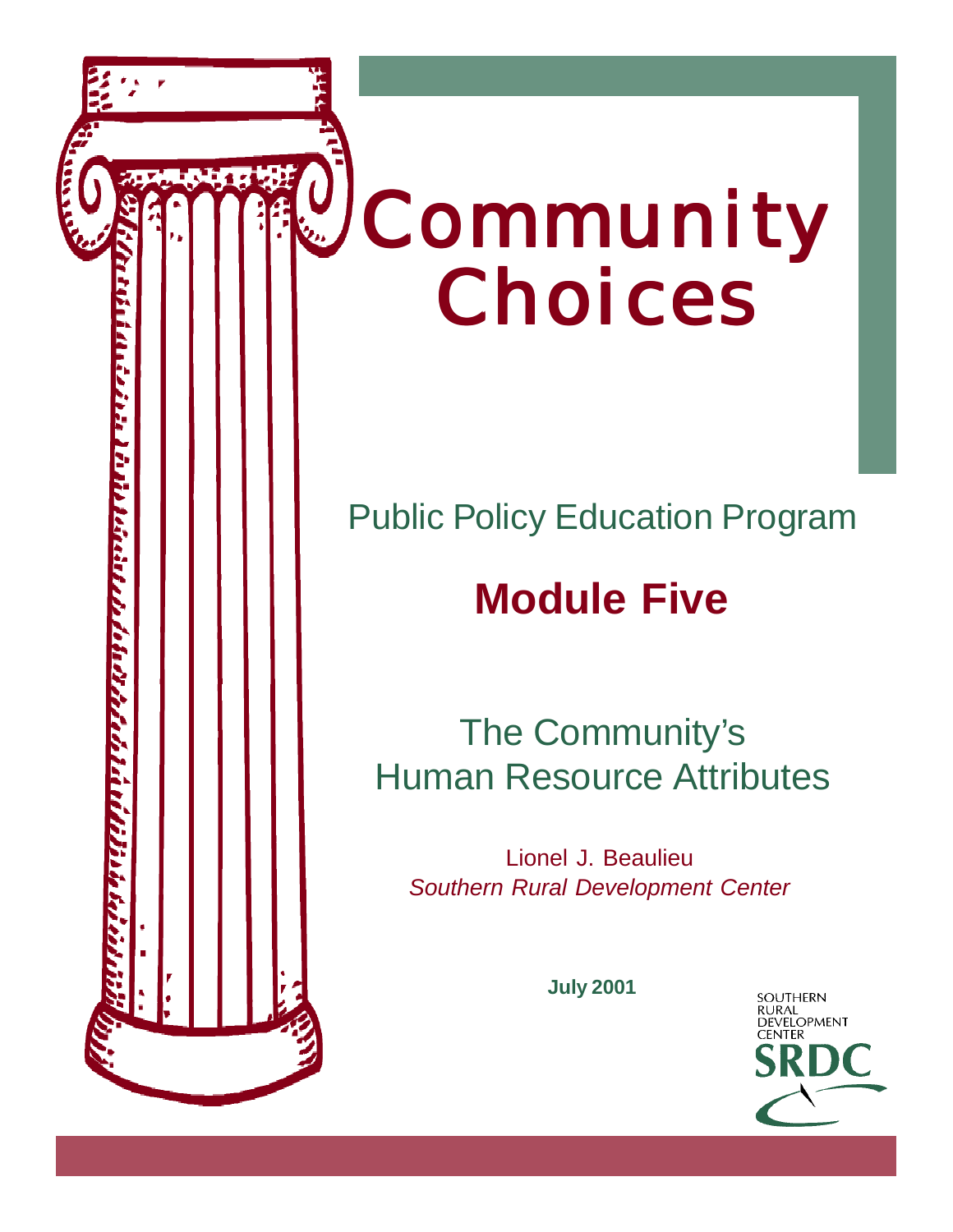## **Module Five Instructor's Guide**

### The Community's Human Resource Attributes

**Objectives** After completing the workshop, participants will be able to do the following:

- Determine the key items that help one to assess the human resource qualities of an area.
- Understand the linkages that exists between level of education and unemployment rates, income earnings, and poverty status.
- Appreciate the unique economic and social problems facing adult illiterates, high school dropouts, and non-college bound students.
- Develop an understanding of the significant human resource problems that exist in the South, particularly in its nonmetropolitan areas.

### **Procedures and Time Line**

- Begin the session by asking participants to indicate what comes to mind when they think about the human resource qualities of their community. List these on a newsprint or a clean overhead transparency. After a few minutes, ask the group to state what importance these human resource features might have in shaping the social and economic health of their community. This group discussion should help attune the group to the human resource dimensions that will be given treatment in this module. Plan to spend about 10 minutes on this introductory portion of your workshop.
- Use the information generated in the group discussion to introduce the human resource attributes that will be highlighted in this module. Indicate that in thinking about the human resources found in a community (or county, region, or country), it is not uncommon to give primary attention to the educational status of the population living in that area. It is this subject of educational status, coupled with the related subjects of poverty, unemployment and earnings, that is given major treatment in this module. During the next 20 to 30 minutes, present some key facts about the human resource conditions of the United States and those outlined for the South. Be ready to get the group involved in some discussion of the information you are presenting if the opportunity presents itself.
- After presenting the data contained in the module, offer the group the list of challenges found in the conclusions section of the module. Ask participants to share what they think might be other challenges given the information that has been shared with them in this session.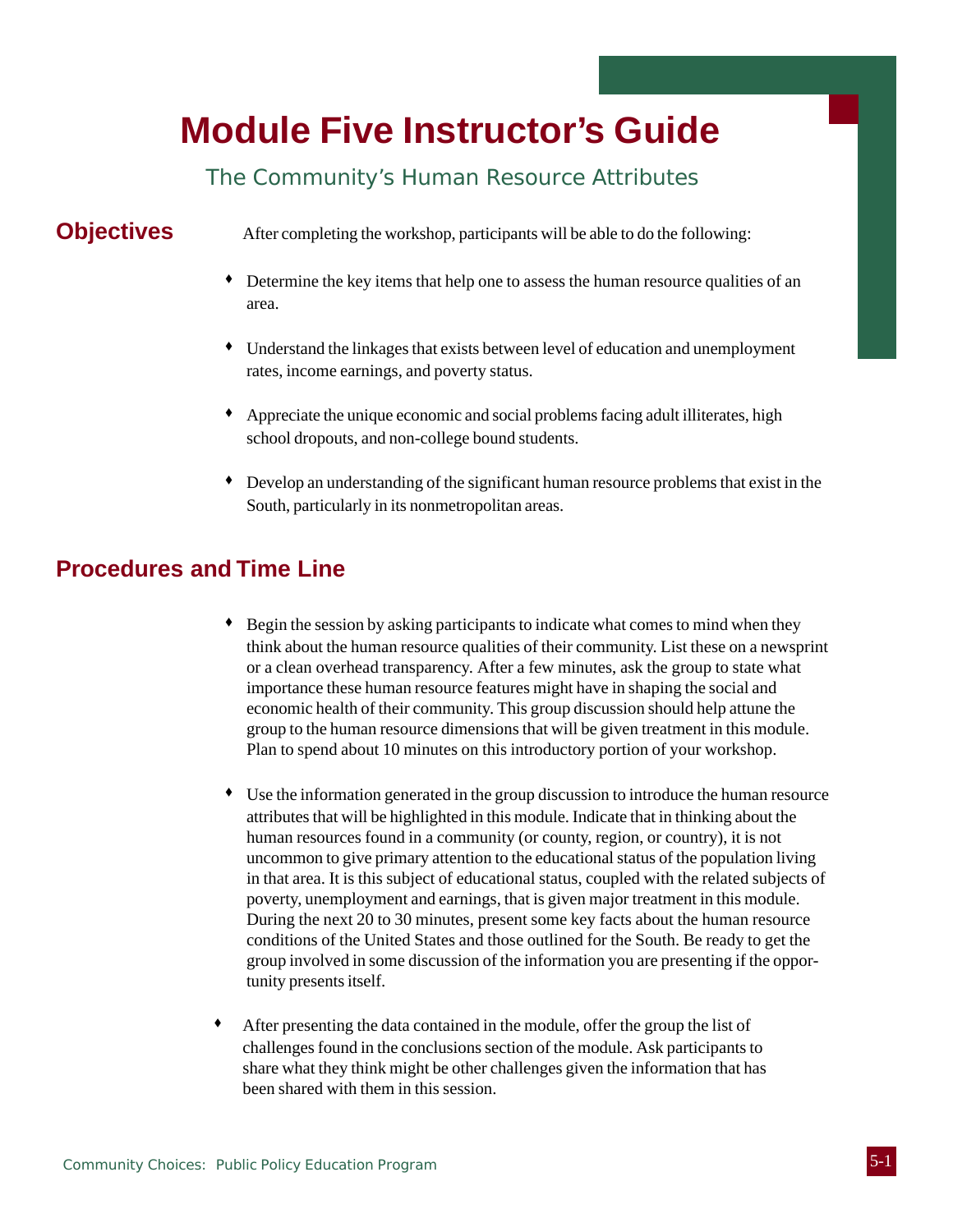

For the final phase of the workshop, get the participants involved in one of the activities that has been prepared to complement this session. This portion of the session should take 50 to 60 minutes.

### **Materials**

- Microsoft PowerPoint
- Newsprint pad and markers
- Copies of *The Community's Human Resource Attributes* module
- Copies of the activity sheets

### **Going Further— Things For Participants To Do**

Have participants visit with members of the local school board and with high school administrators to discuss the nature and extent of the high school dropout problem in the community. Visit the local state employment agency. Ask about job prospects for people with different levels of education. What educational requirements are local employers requesting?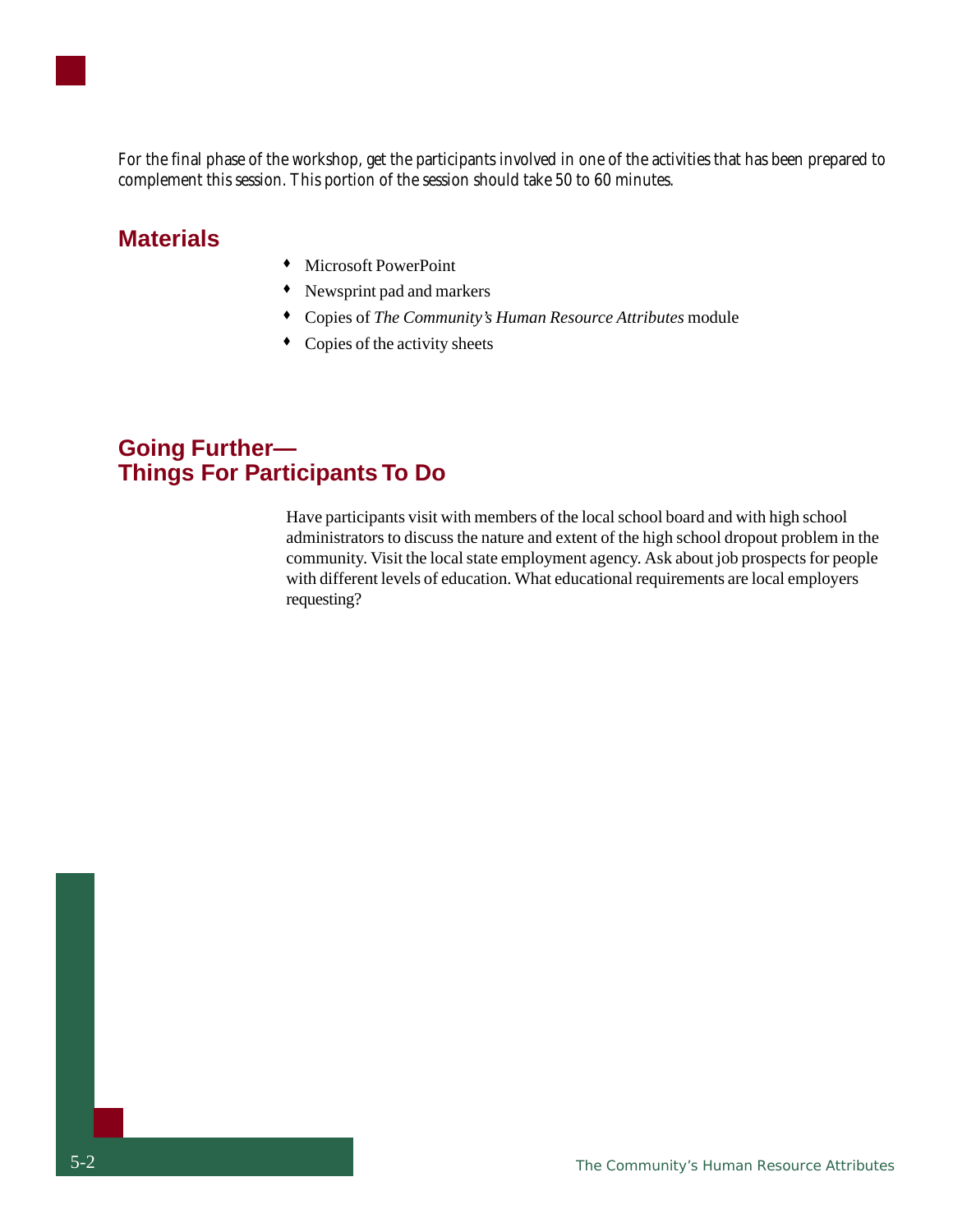## **The Community's Human Resource Attributes**

### **Lionel J. Beaulieu Southern Rural Development Center**

### **Introduction**

As people begin to survey the features of local communities, it's not uncommon to examine such things as the quality of the health delivery system, the availability of good housing, the level of access to a variety of retail services, and the breadth of cultural amenities. The one attribute that tends to rank highest for many individuals who now live in, or are considering moving to, a given community is the quality of its educational system.

People are increasingly concerned about how well schools educate students and prepare them for educational opportunities beyond high school or for productive jobs when they enter the labor force. And that concern often influences decisions made about the attractiveness of a local community as a place to live.

This document discusses factors that tend to provide a good pulse of the human resource qualities found in a given locality. Specifically, educational status and its relationship to poverty and other socioeconomic outcomes are examined. These factors represent meaningful measures for assessing the strength of an areas's human resources. The primary intent of this module is to provide a descriptive overview of the human resource qualities of a locality, and to give careful thought to the consequences that these attributes may have on the social and economic health of this community.

### **Exploring Educational Status**

The amount of education that people possess represents an important index of the human resource characteristics of an area. As will be demonstrated in this section, the economic and social complexion of a community is significantly shaped by the educational status of its population.

At the national level, 1999 education statistics reveal the following (see Figure 1):

- Nearly 83 percent of all persons 25 years of age or older are high school graduates.
- $\bullet$  About 1 in 4 persons in the 25 + age category have completed a baccalaureate degree or higher.

"People are increasingly concerned about how well schools educate students and prepare them for educational opportunities beyond high school."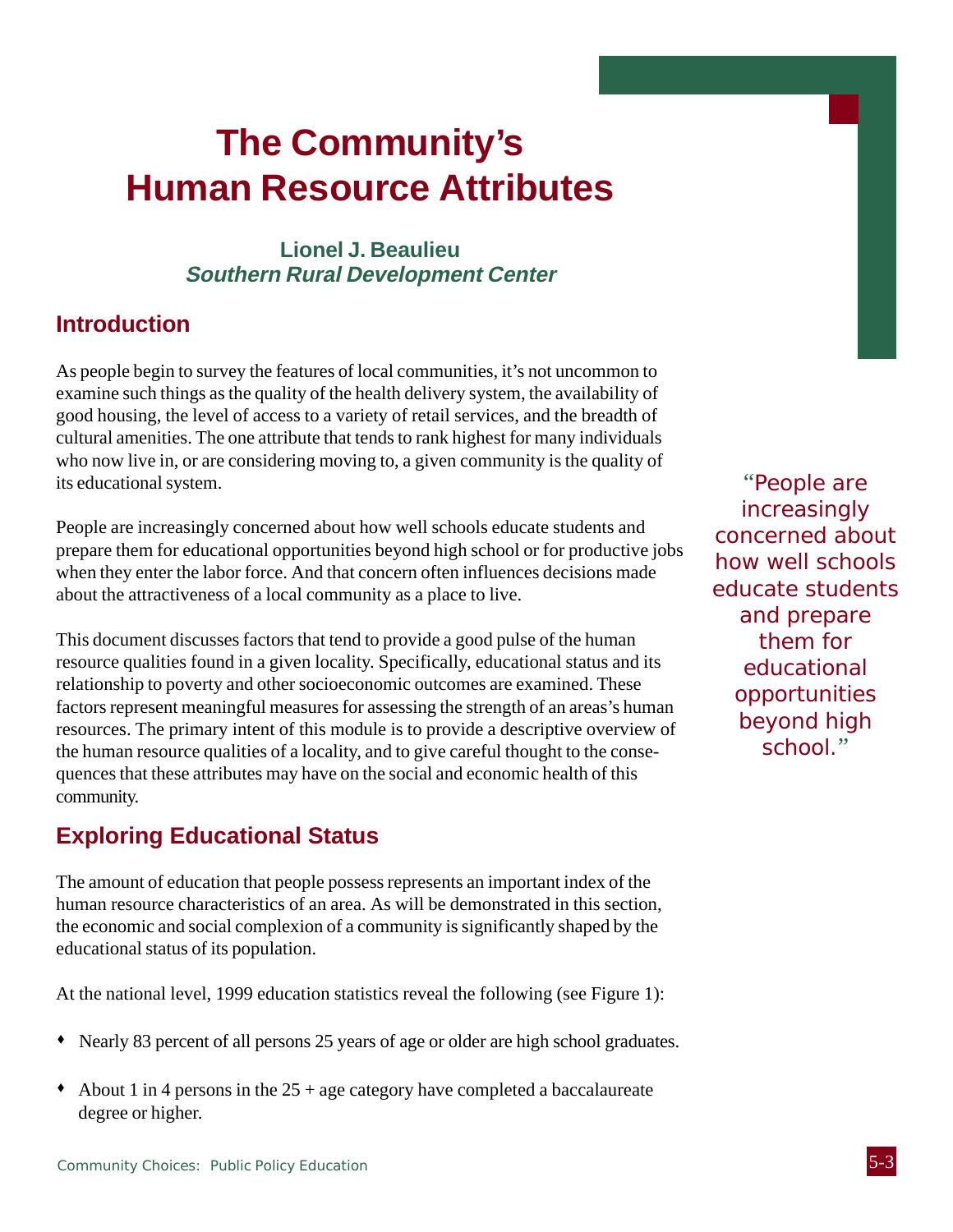**Figure 1. Years of School Completed by Persons 25 + Years Old in the United States, March 1999.**



|                  | <b>H.S. Graduate</b> | $Bachelor's +$ |
|------------------|----------------------|----------------|
| <b>Hispanic</b>  | 57.7%                | 11.1%          |
| <b>Black</b>     | 76.7%                | 16.0%          |
| <b>All Races</b> | 82.6%                | 24.5%          |
| White            | 87.8%                | 27.5%          |

Source: U.S. Census Bureau, Current Population Survey, March 1999.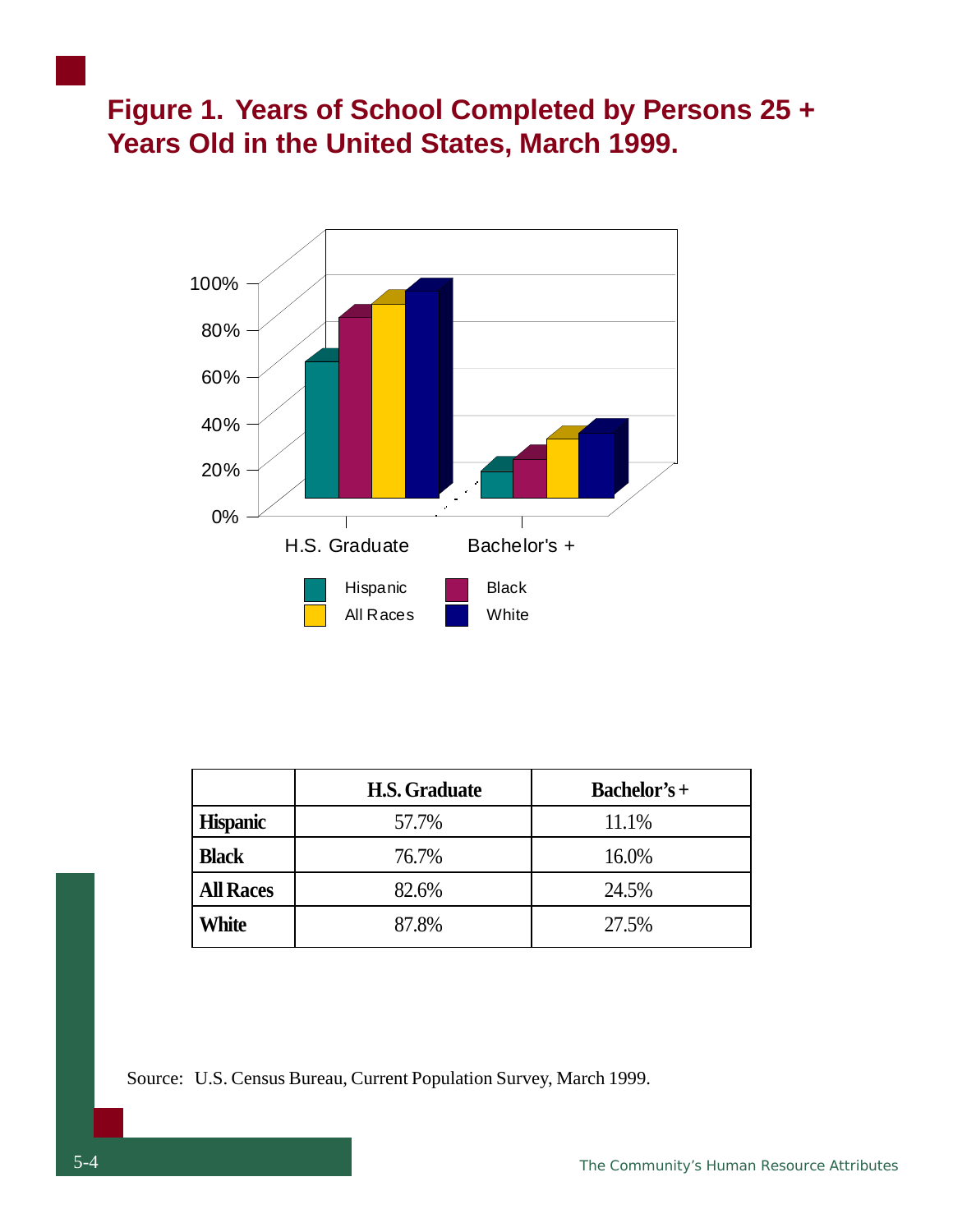Educational attainment among individuals 25 years of age or over varies by race and ethnic background. High school completion reaches the 87.8 percent level among whites, 76.7 percent among blacks, and 57.7 percent among hispanics. The percent of persons with a bachelor's degree or more is highest among whites (27.5 %), but slips to 16 percent among blacks and to 11.1 percent among hispanics.

### **Education's Link With Unemployment and Earnings**

Educational attainment has a profound impact on the individual's capacity to secure a job and to earn a decent income. Two charts (see Figures 2 and 3) bring this message home. Figure 2 shows that unemployment decreases as one's level of education increases. In 1998, for example, the overall unemployment rate for persons 16 years of age and above with less than a high school education was over 5 times higher than for individuals holding a college degree or more (8.5 percent vs. 1.8 percent unemployed). Rates of unemployment did vary by race and ethnicity. Unemployment among blacks, for example, proved higher than those of whites and hispanics at nearly every educational level. The sole exception was for college graduates, where unemployment among hispanics was slightly higher than that found among blacks.

As a general statement, educational success is an important ticket for securing a job and maintaining a job. It is clear that for persons with less than a high school education, their chances of being unemployed are anywhere from 3-6 times higher than that of their college-educated counterparts (depending upon the specific race/ethnic category being examined). Given the increasing demand for educated and skilled workers, the long term prospects for workers with no high school education appears gloomy.

Figure 3 shows the income differences associated with various levels of education. In 1998, the average income earned by individuals (of all races) with a baccalaureate degree or higher exceeded \$52,000. This income level decreased steadily as one moved down the education ladder. Persons with less than a high school education (9-11th grade) averaged less than \$18,300, an income level that was 65 percent below that of individuals with a college degree.

As a rule, the average income of hispanics was lower than that of whites, while the income of blacks proved to be even lower than those of hispanics, regardless of the educational level under examination.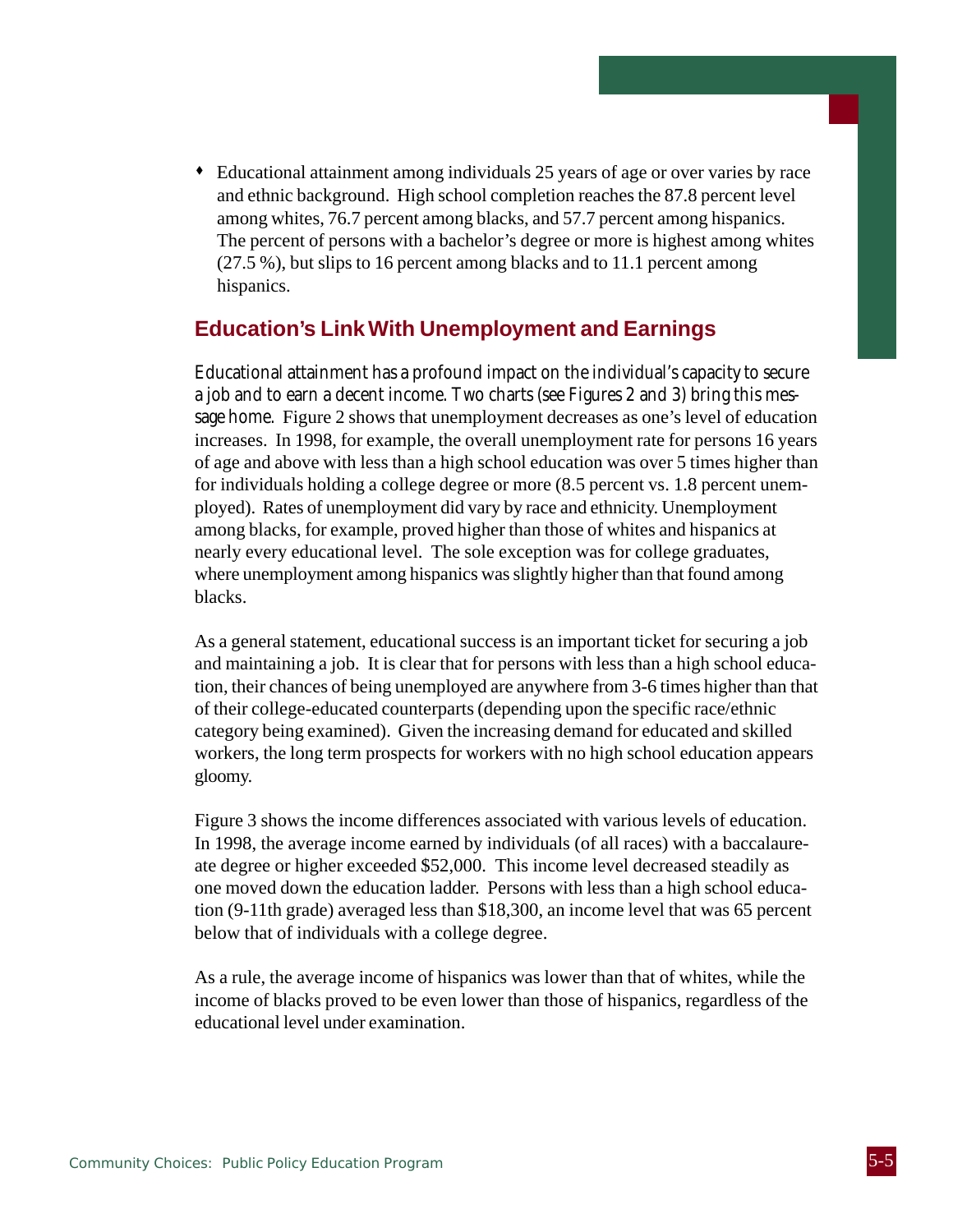**Figure 2. Unemployment Rates of Persons 25-64 Years Old by Years of School Completed, 1998.**



|              | $\langle$ H.S. Degree | H.S. Graduate | $\langle$ Bachelor's | College  |
|--------------|-----------------------|---------------|----------------------|----------|
|              |                       |               | Degree               | Graduate |
| <b>Black</b> | 13.4%                 | 8.4%          | 6.4%                 | 2.1%     |
| Hispanic     | 8.3%                  | 5.5%          | 4.2%                 | 2.8%     |
| All Races    | 8.5%                  | 4.8%          | 3.6%                 | 1.8%     |
| White        | 7.5%                  | 4.2%          | 3.2%                 | 1.7%     |

Source: U.S. Census Bureau, Statistical Abstract of the United States: 1999.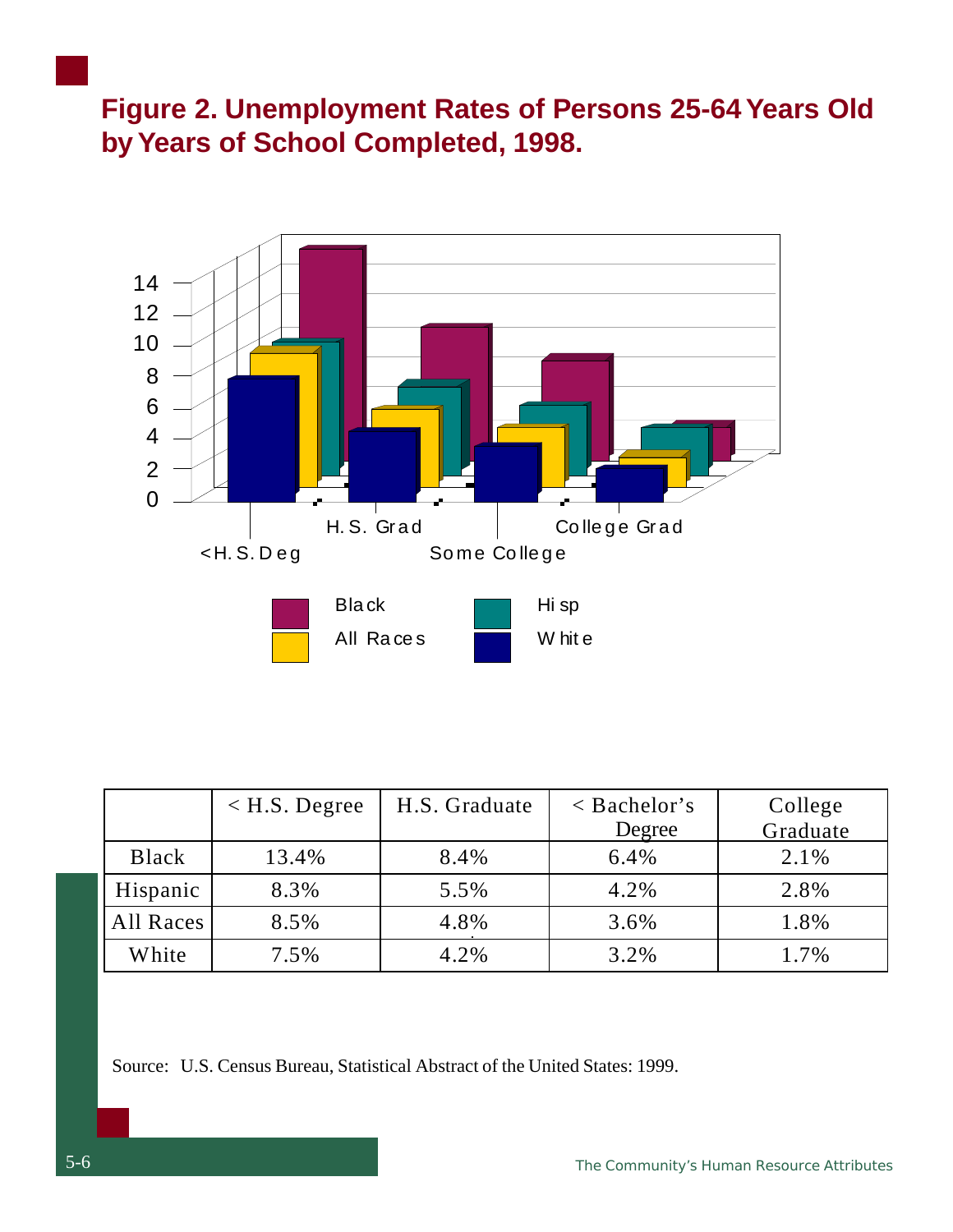**Figure 3. Average Earnings for Full-Time Persons 25 + Years of Age by Years of School Completed, 1998.**



|              | 9-11th Grade | H.S. Graduate | Some College | Bachelor's $+$ |
|--------------|--------------|---------------|--------------|----------------|
| White        | \$20,506     | \$27,235      | \$32,989     | \$53,547       |
| All Races    | 18,277       | 26,141        | 31,850       | 52,159         |
| Hispanic     | 16,667       | 23,360        | 28,071       | 45,540         |
| <b>Black</b> | 16,434       | 21,843        | 27,607       | 40,774         |

Source: U.S. Census Bureau, Current Population Survey, March 1999.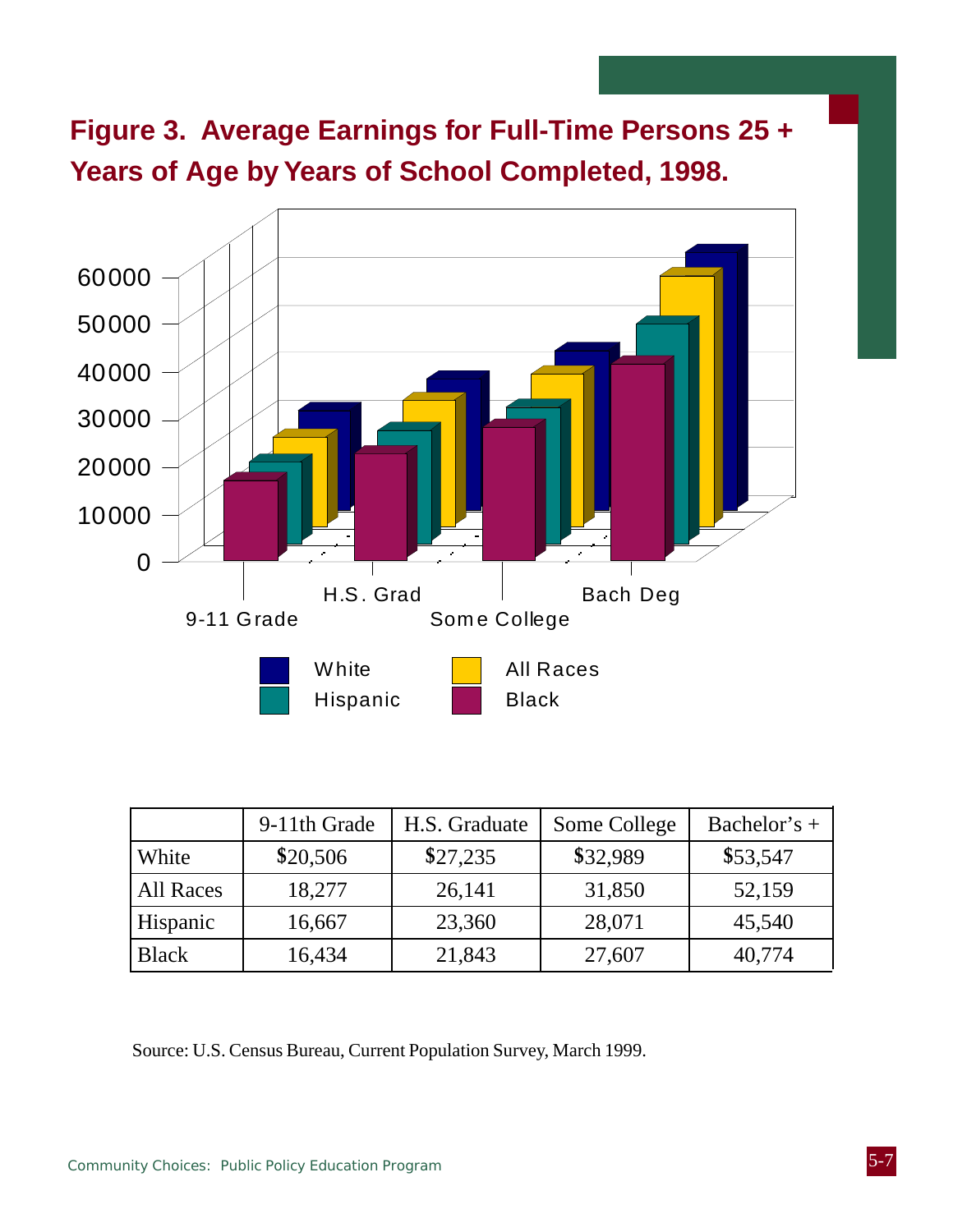### **Education and Poverty**

The link between educational attainment and impoverishment is startling. In 1999, over 22 percent of adults 25 years of age or older having less than a high school education lived in poverty (see Figure 4). Poverty touched 9.2 percent of adult Americans having a high school education, while the figure dipped to 6.1 percent among those with some college education. For the college graduate, only 2.8 percent lived below the poverty line in 1999 [2].

When examined on the basis of race and ethnic background, the percent of the adult population living in poverty was most extensive among blacks and hispanics who lacked a high school degree (34.4 percent and 26 percent, respectively). Better education significantly reduced the poverty status of all racial and ethnic groups. For example, the percent of blacks with less than a high school education living in poverty in 1999 proved to be ten times higher than that found for college-educated African Americans (34.4 percent vs. 3.2 percent). Clearly, education proved to be the key vehicle for escaping poverty.

### **A Word About Functional Illiteracy**

An important education issue that has generated much concern is that of illiteracy. Several years ago, Jonathan Kozol [4] claimed that 25 million American adults could not read and an additional 35 million people had only minimal reading capacity that left them unable to effectively function in today's society. The National Adult Literacy Survey, conducted by the U.S. Department of Education in the early part of the 1990s, found that 40-44 million adults in the country demonstrated skills in the lowest level of prose, document and quantitative abilities [7]. Approximately 62 percent of those in this lower literacy category failed to ever complete a high school education. The U.S. Chamber of Commerce estimates that functional illiteracy is costing U.S. businesses \$300 billion annually in lost productivity [5].

While illiteracy continues to be a major problem in this country, many believe that all public and private literacy programs combined provide services to only a handful of those in need of literacy programs. This is unfortunate given that those who function at the lowest literacy level tend to suffer from higher rates of unemployment and poverty, and have greater dependence on state and federal public assistance programs.

The general definition of functional illiteracy is one in which the individual cannot function sufficiently on the job or in everyday life because of a lack of basic skills ranging from reading, writing and mathematics [9]. This definition makes the accurate measurement of functional illiteracy a difficult task at best.

"Many believe that all public and private literacy programs combined provide services to only a handful of those in need of literacy programs."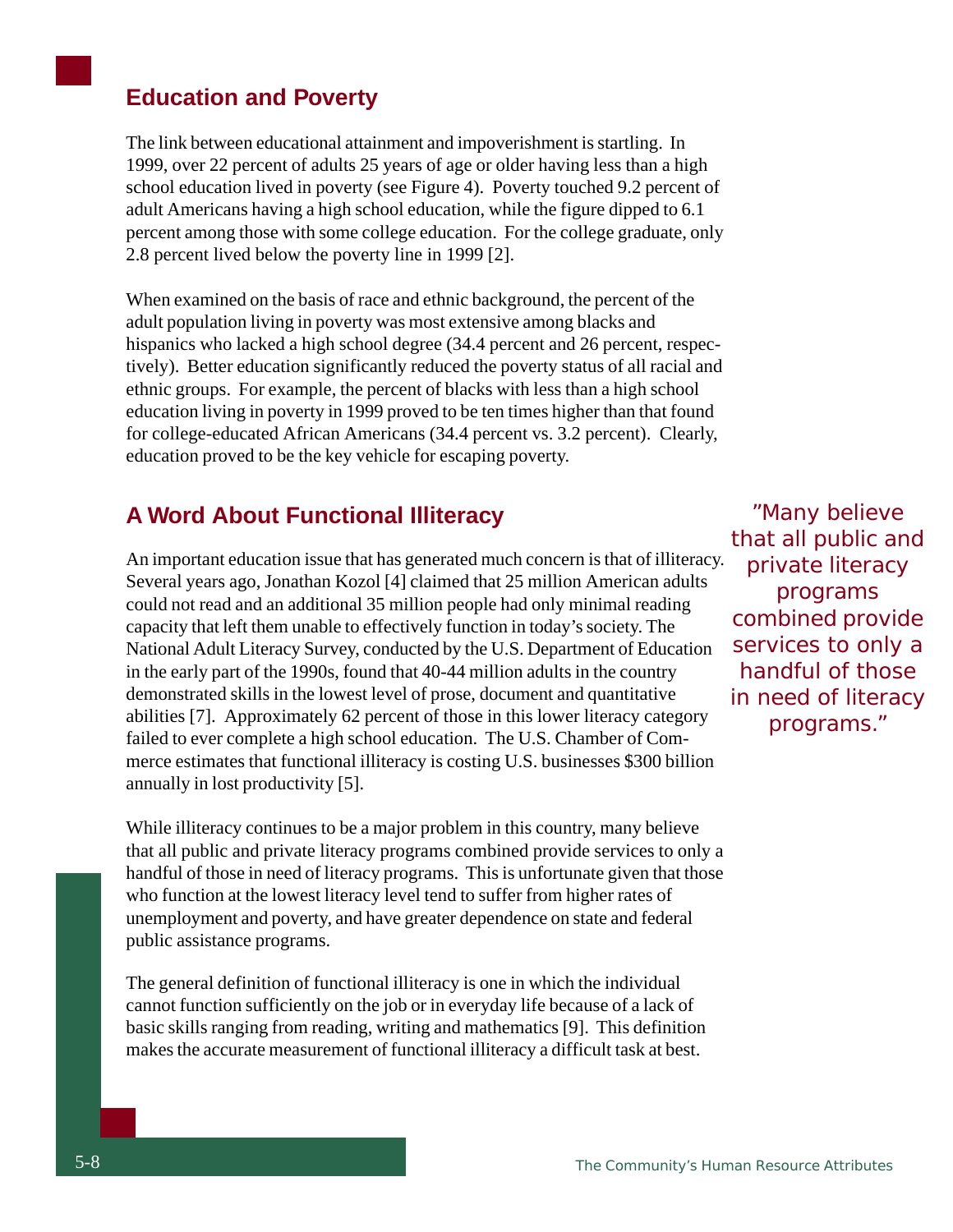

|                  | <h.s. degree<="" th=""><th><b>H.S. Graduate</b></th><th><b>Some College</b></th><th>Bachelor's+</th></h.s.> | <b>H.S. Graduate</b> | <b>Some College</b> | Bachelor's+ |
|------------------|-------------------------------------------------------------------------------------------------------------|----------------------|---------------------|-------------|
| <b>Black</b>     | 34.4%                                                                                                       | 17.9%                | 10.8%               | 3.2%        |
| <b>Hispanic</b>  | 26.0%                                                                                                       | 14.2%                | 8.6%                | 6.8%        |
| <b>All Races</b> | 22.4%                                                                                                       | 9.2%                 | 6.1%                | 2.8%        |
| White            | 20.0%                                                                                                       | 7.9%                 | 5.2%                | 2.6%        |

Source: U.S. Census Bureau, Current Population Survey, 1999.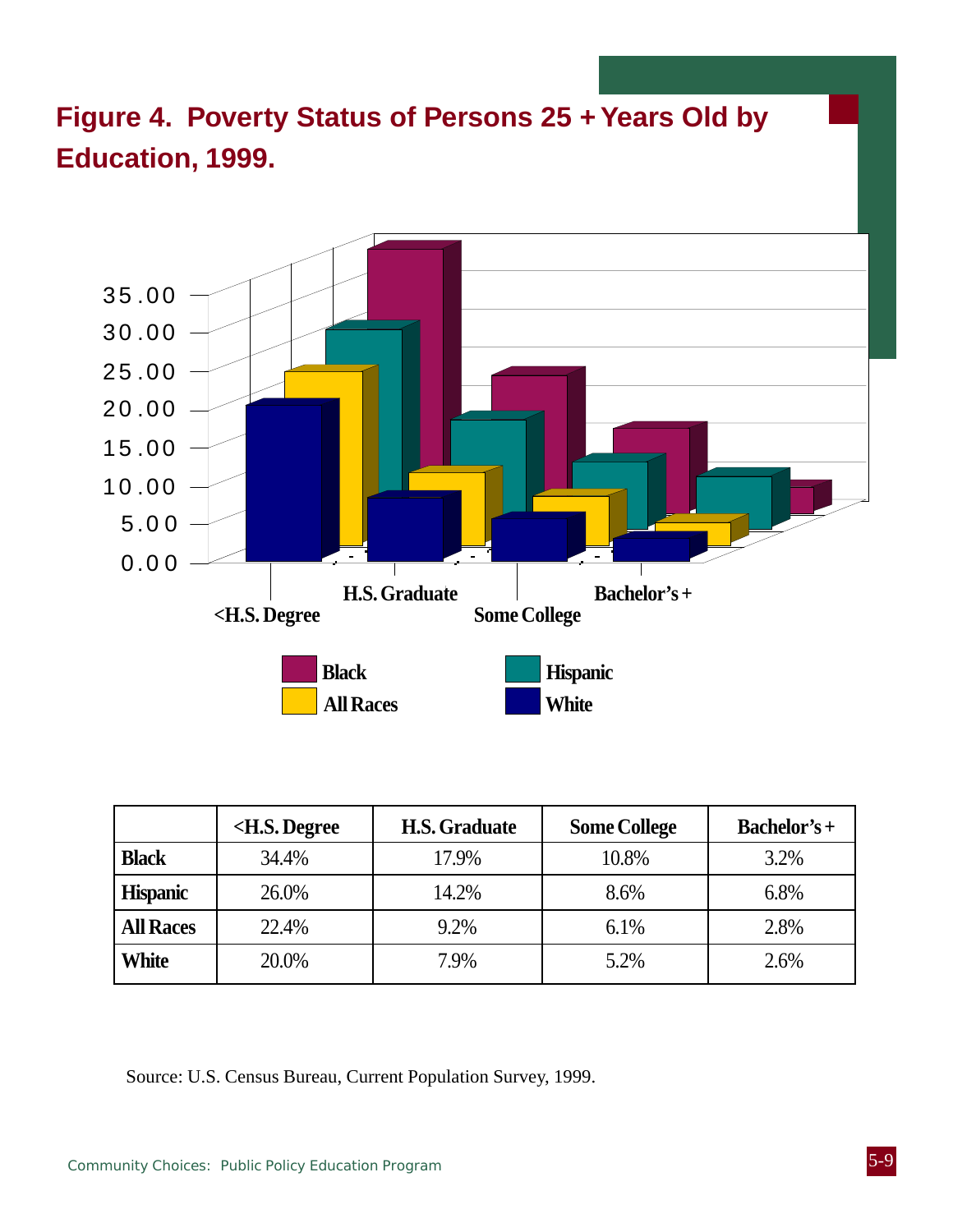

While not ideal, one approach that has gained some acceptance as a proxy measure for functional illiteracy is the number of school years completed. It is suggested that persons who have completed 8 years or fewer of education are at risk of being functionally illiterate. The use of this measure seems reasonable in light of the fact that the National Adult Literacy Survey found that 75-80 percent of adults with Level 1 literacy skills (the lowest category on the literacy scale) had 0-8 years of education [7].

Figure 5 reveals that nearly 8 percent of the U.S. population 25 years of age and older have an  $8<sup>th</sup>$  grade education or less — our proxy measure of functional illiteracy. This percentage is lowest among whites (4.5 percent) and highest among hispanics (26.2 percent). Sizable variations do exist, however, on the basis of the metropolitan status of the area in which individuals reside. As a general point, adults living in metropolitan areas of the U.S. are less likely to be functionally illiterate when contrasted with persons located in the nonmetro areas of the country (7.8 percent vs. 8.5 percent). The disparities are particularly significant among blacks. About 7.1 percent of metro blacks are considered to be functionally illiterate, with this figure swelling to 14 percent for African Americans living in the nonmetro U.S. For hispanics, the level of functional illiteracy tends to be slightly higher in the nonmetropolitan U.S., although both the metro and nonmetro percentages are quite sizable.

**Dropouts and Non-College Bound Students**

While we have presented information on the educational status of adults 25 years of age and above, what about the high school dropout rate among persons 18-24 years of age in the United States? Recent data on the status dropout rates of individuals (i.e., the percentage of persons 16-24 years old who have not completed high school and are not enrolled in any high school program) show:

- The proportion of individuals (16-24 years old) who were high school dropouts in 1999 stood at 11.2 percent, a figure that was somewhat lower than that found for much of the period of the 1990s [3].
- · Dropout rates proved to be much higher among black and hispanics when compared to those of whites. For example, some 7.3 percent of white, non-hispanics 16-24 years of age were dropouts in 1999. This figure increased to 12.6 percent among black, non-hispanic individuals, and to 28.6 percent among hispanics [3].
- Even in light of the good economic times that the nation enjoyed over the decade of the 1990s, the unemployment rate for dropouts in 1998 was 6.5 percentage points higher than the rate for high school graduates (15.7 percent vs. 9.2 percent). Furthermore, nearly 35 percent of high school dropouts were not even in the labor force in 1998, much higher than the 14.9 percent non-labor force participation found among high school graduates [6].

"Dropout rates proved to be much higher among black and hispanics when compared to those of whites."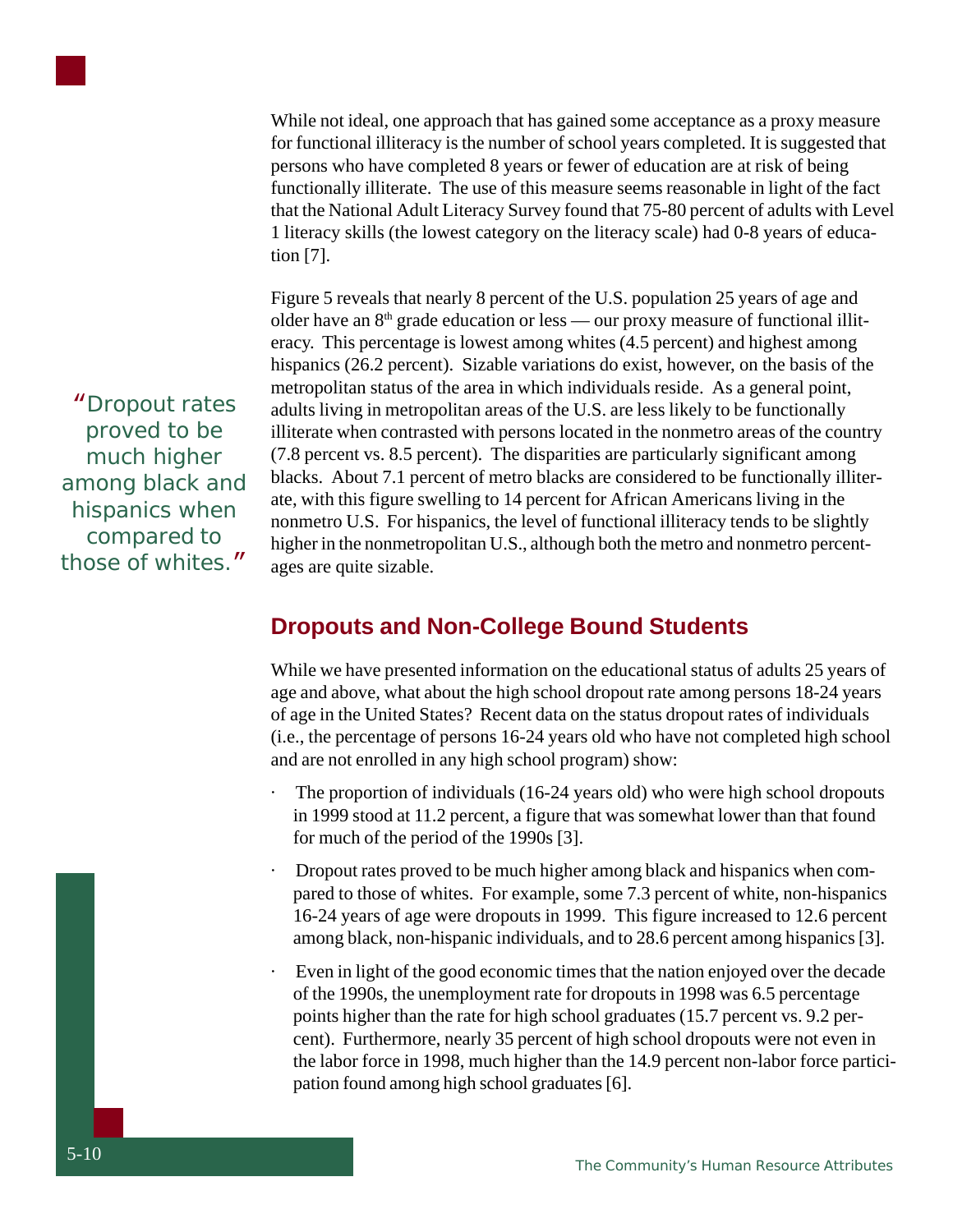**Figure 5. Persons 25 + Years Old With an 8th Grade Education or Less by Metro/Nonmetro Residence, March 1999.**



|              | U.S.  | Metro | Nonmetro |
|--------------|-------|-------|----------|
| White        | 4.5%  | 3.7%  | 6.7%     |
| All Races    | 7.9%  | 7.8%  | 8.5%     |
| <b>Black</b> | 8.0%  | 7.1%  | 14.0%    |
| Hispanic     | 26.2% | 26.1% | 27.9%    |

Source: U.S. Census Bureau, Current Population Survey (various years).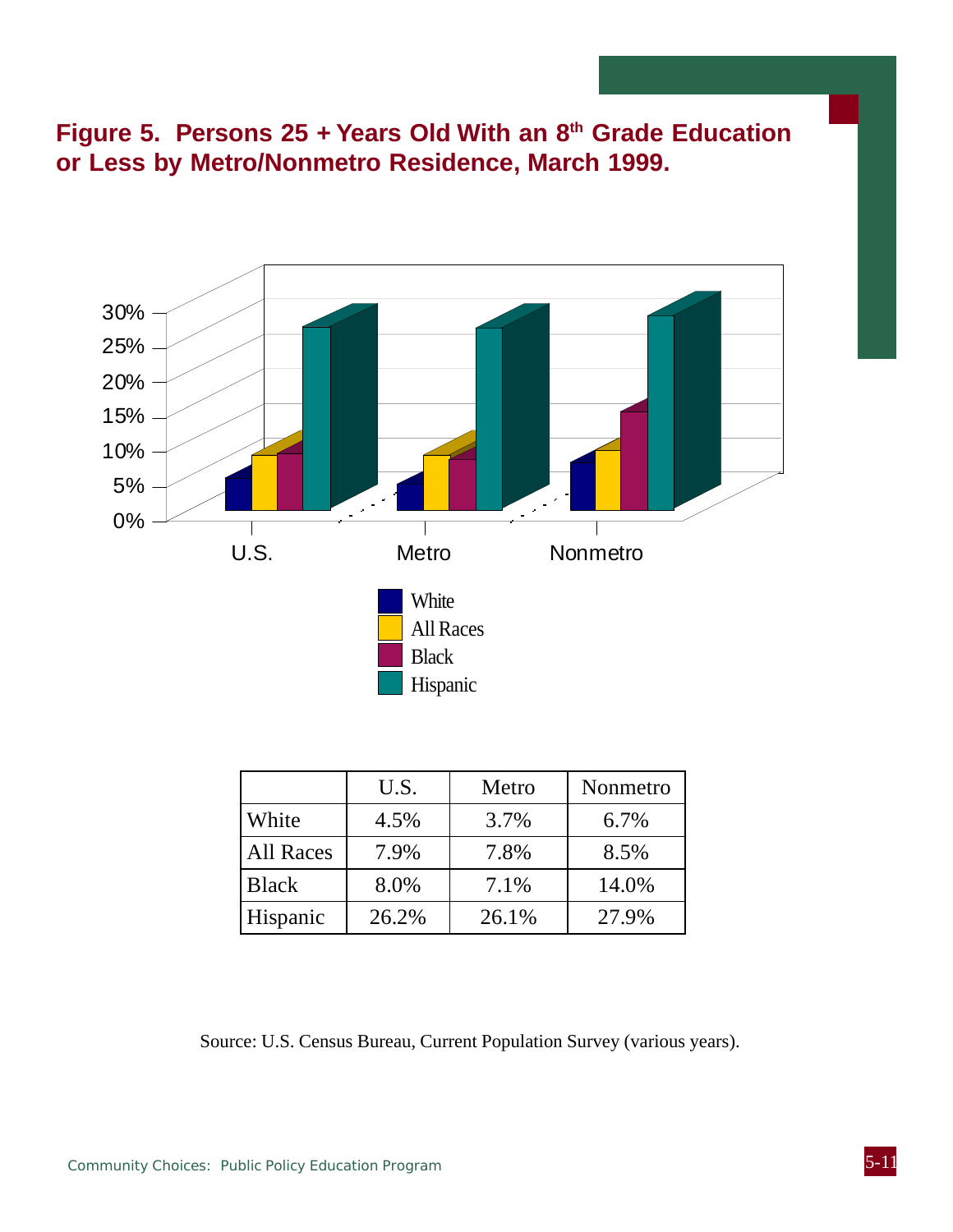Closely related to the dropout issue is that of non-college bound students. Several years ago, the William T. Grant Foundation noted in one of its highly regarded reports on America's youth and families that nearly one-half of young adults 16-24 years of age were not going on to college after high school. The report labeled them the "Forgotten Half," principally because the Foundation felt that educators were focused on attending to the needs of students who were going on to college and as such, were failing to meet the needs of those who were not college bound [8]. The by-products of this inattention, the report argued, has been a shrinking pool of decent jobs with a good future available for these non-college bound persons, increasing uncertainty with regard to job security, and erosion in the real income earned by these individuals in their jobs.

While the William T. Grant report was released in the late 1980s, many of the concerns expressed at that time remain true today. In fact, Beaulieu, Israel and Cluck [1] recently released a report that examined the labor force experiences of non-college bound youth in the U.S. who entered the workforce after graduating from high school in 1982. They found that over the course of several years, most non-college bound persons remained employed in lower paying, lower status jobs. Few were able to good decent jobs that paid decent wages and that could provide them with economic security over the long-term.

### **Human Resource Conditions in the South**

As we take stock of the human resource qualities of the U.S. as a whole, it is important to be attuned to the unique set of human resource problems that face our region of the country, namely, the South. In general, the South suffers from a number of human resource limitations, many of which are the worst of any region in the country.

Consider the following facts:

 In comparison to other regions of the country, the South has the highest proportion of functional illiterates (see Figure 6), that is, persons with an  $8<sup>th</sup>$  grade education or less. But, recognition must be given to the fact that the South has made major educational strides over the past 25 years. In 1975, for example, over 27 percent of the South's adult population (25 years old and over) were considered to be functionally illiterate (that is, had an  $8<sup>th</sup>$  grade education or less). By 1999, the figure had dwindled to 9 percent.

"Several years ago, the William T. Grant Foundation noted in one of its highly regarded reports on America's youth and families that nearly one-half of young adults 16- 24 years of age where not going to college after high school."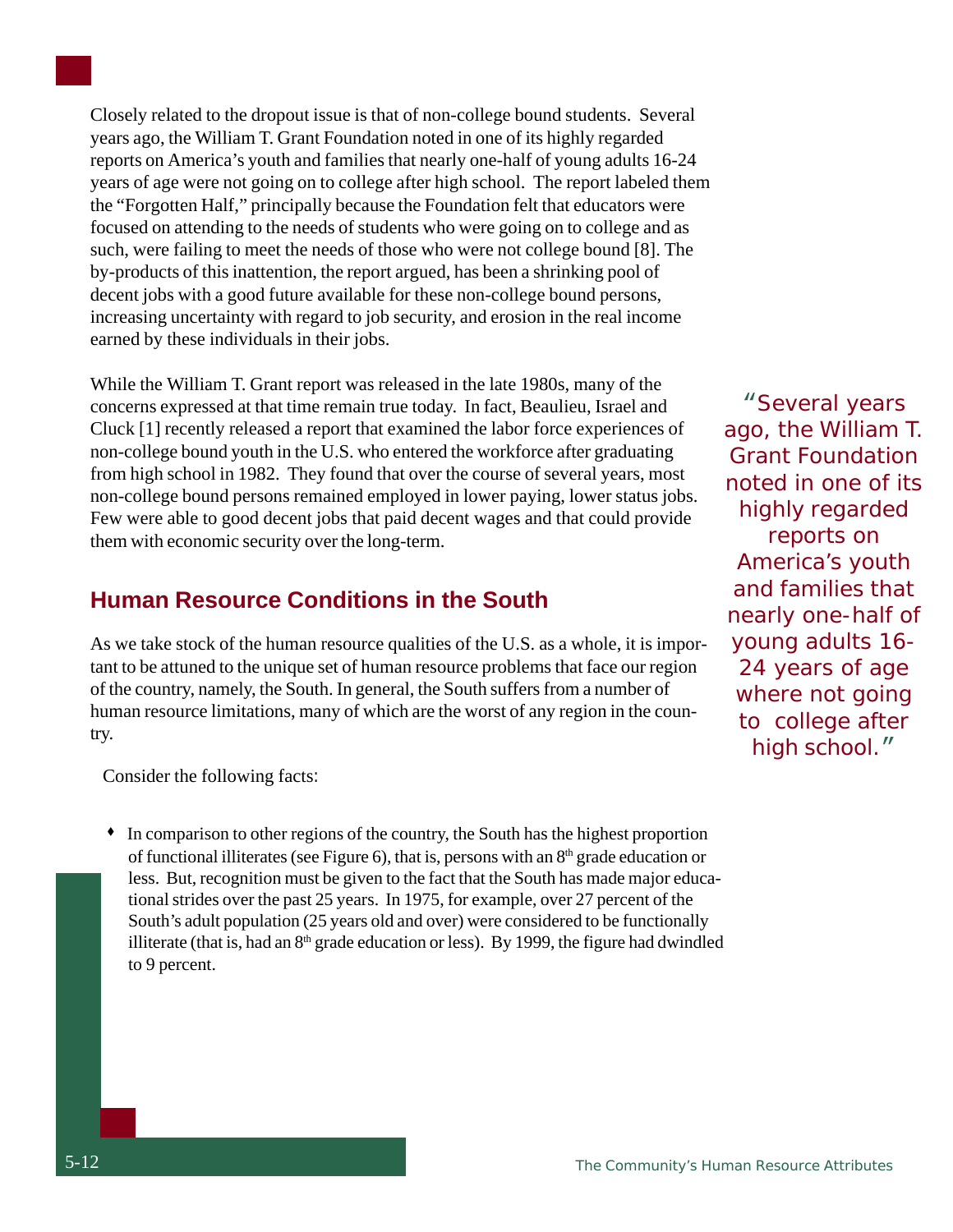



|           | 1975  | 1981  | 1990  | 1999 |
|-----------|-------|-------|-------|------|
| West      | 15.3% | 12.4% | 10.5% | 8.9% |
| Midwest   | 20.3% | 15.1% | 9.2%  | 5.8% |
| Northeast | 21.2% | 16.2% | 9.8%  | 7.3% |
| South     | 27.4% | 20.7% | 13.2% | 9.0% |

Source: U.S. Census Bureau, Current Population Statistics, March 1998.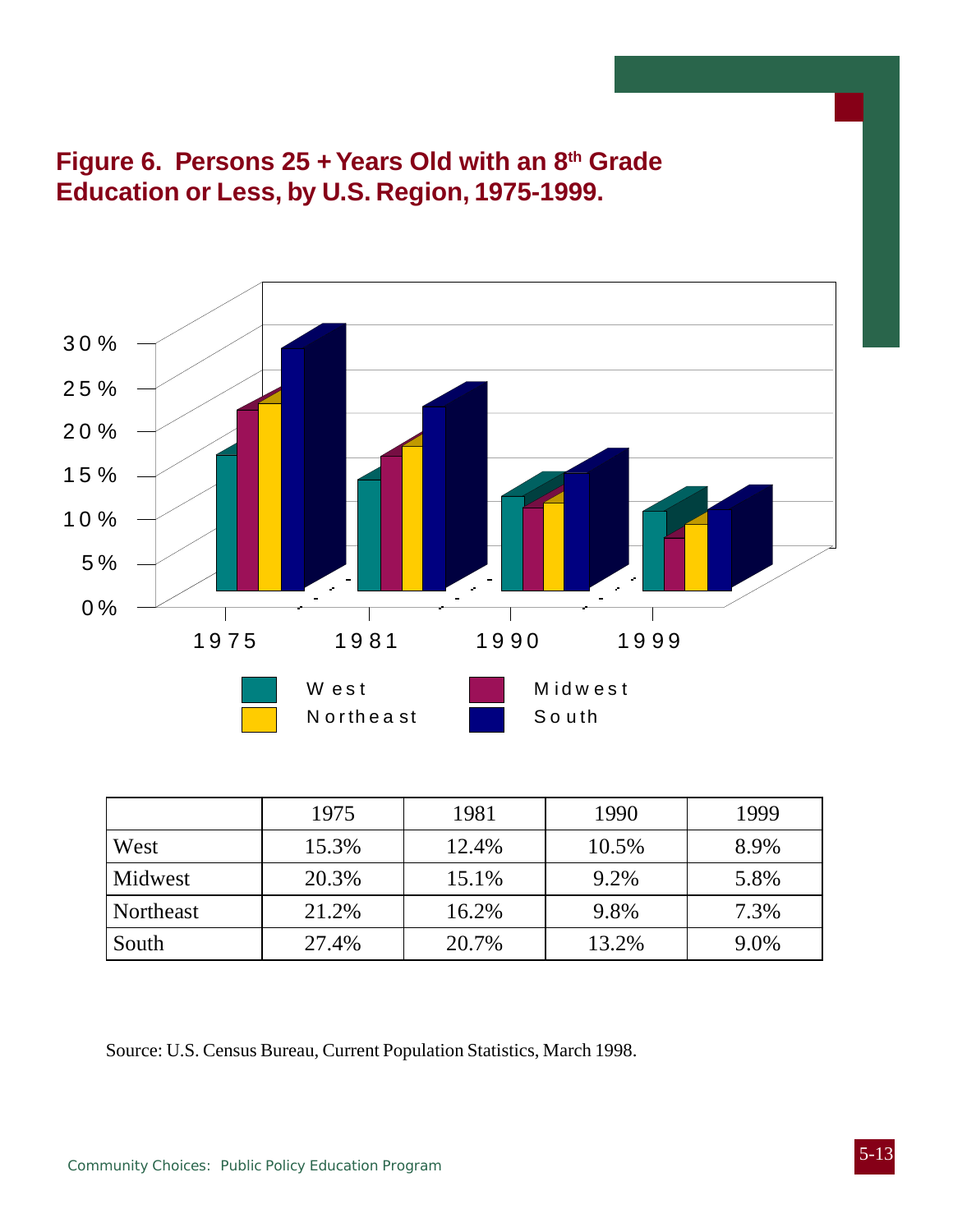

"The region's metro and nonmetro areas have both witnessed measurable declines since 1990 in the percent of their adult population having less than a high school education."

- The South has the second highest status dropout rate (in 1999) in the nation for persons 16-24 years of age at 12.7 percent. Only the Western region surpasses the South on this measure (13.8 percent). Unfortunately, of the 3.8 million persons 16-24 years of age who are high school dropouts in the U.S., nearly 40 percent are residents of the South. [3].
- The region's metro and nonmetro areas have both witnessed measurable declines since 1990 in the percent of their adult population (25-64 years old) having less than a high school education. But even with these improvements, six of every 10 nonmetro adults either had terminal high school degrees (40.4 percent) or less than a high school education (22.2 percent) in 1999. In contrast, less than 46 percent of metro residents fell into the high school education or less categories (see Figure 7).
- As shown in Figure 7, the expansion of college-educated residents has been negligible in the nonmetro South, increasing by only one percent over a nine year period. Metro areas, on the other hand, have seen adult populations with baccalaureate degrees or more increasing from 23.9 percent to 28.1 percent between 1990 and 1999. So today, more than one in four persons in the metro South are college educated, while the rate is approximately one in seven in the region's nonmetro areas.

While these data are informative in their own right, greater insight on the educational progress realized by metro and nonmetro Southerners over the past decade can be gleaned from Table 1. It shows that:

- Nonmetro whites have witnessed a 27 percent decline in the percent of its adult population with less than a high school education since 1990 (from 24.9 percent to 18.2 percent). Still, the 1999 figure is twice the rate found among metro whites (8.4 percent).
- High school completion rates among the region's rural African Americans continue to show progress. As of 1999, the proportion of nonmetro blacks with terminal high school degrees stood at 43.1 percent, an improvement of about five percentage points since 1990.
- Hispanics remain entrenched in the lowest rungs of the educational attainment ladder, particularly in the South's nonmetropolitan areas. As of 1999, over onehalf of rural Hispanic adults had less than a high school education, a figure that was virtually identical to that found in 1990.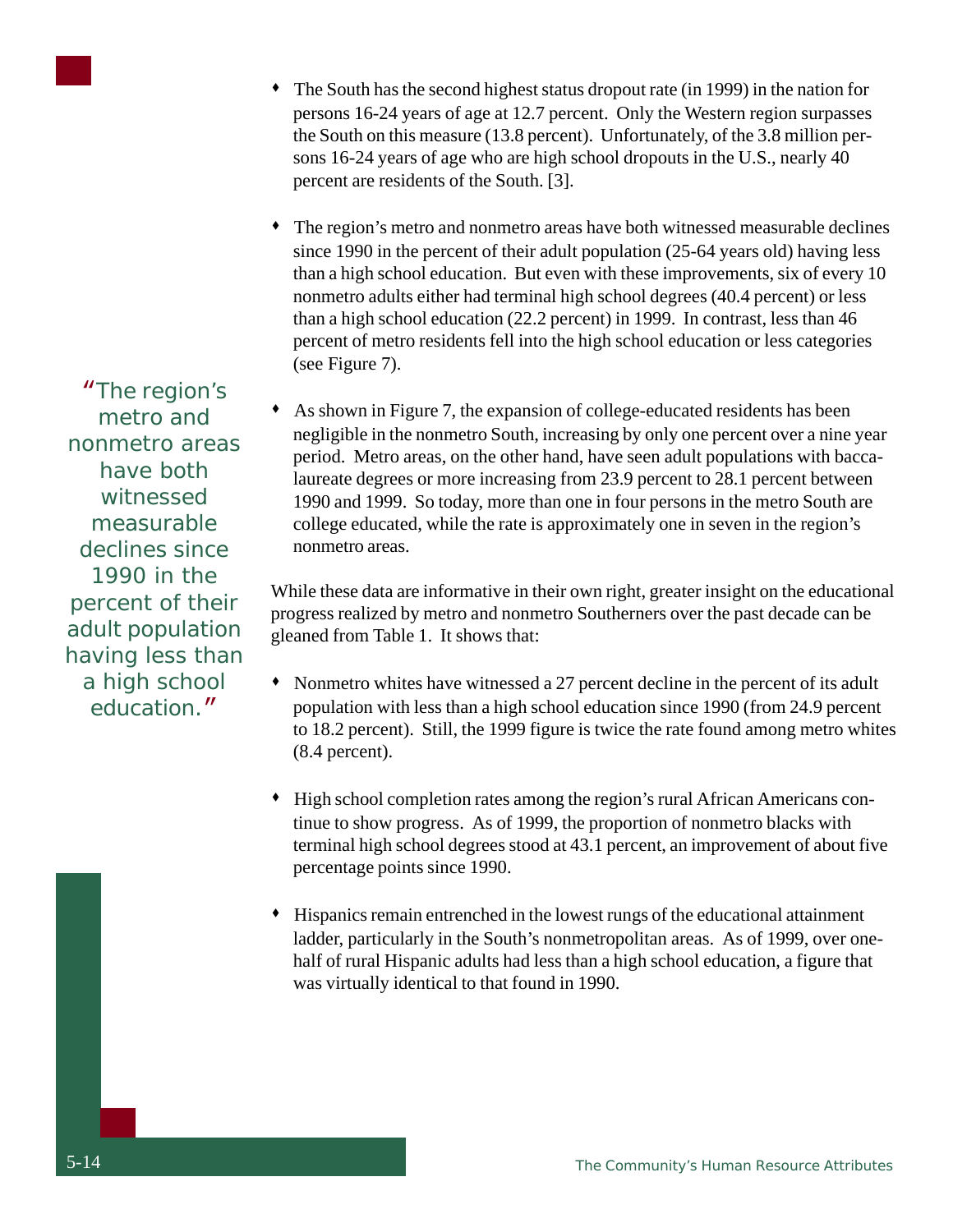**Figure 7. Educational Status of Metro/Nonmetro Residents (25-64 years old) in the South, 1990 and 1999.**



Source: Current Population Survey, March 1990 and 1999.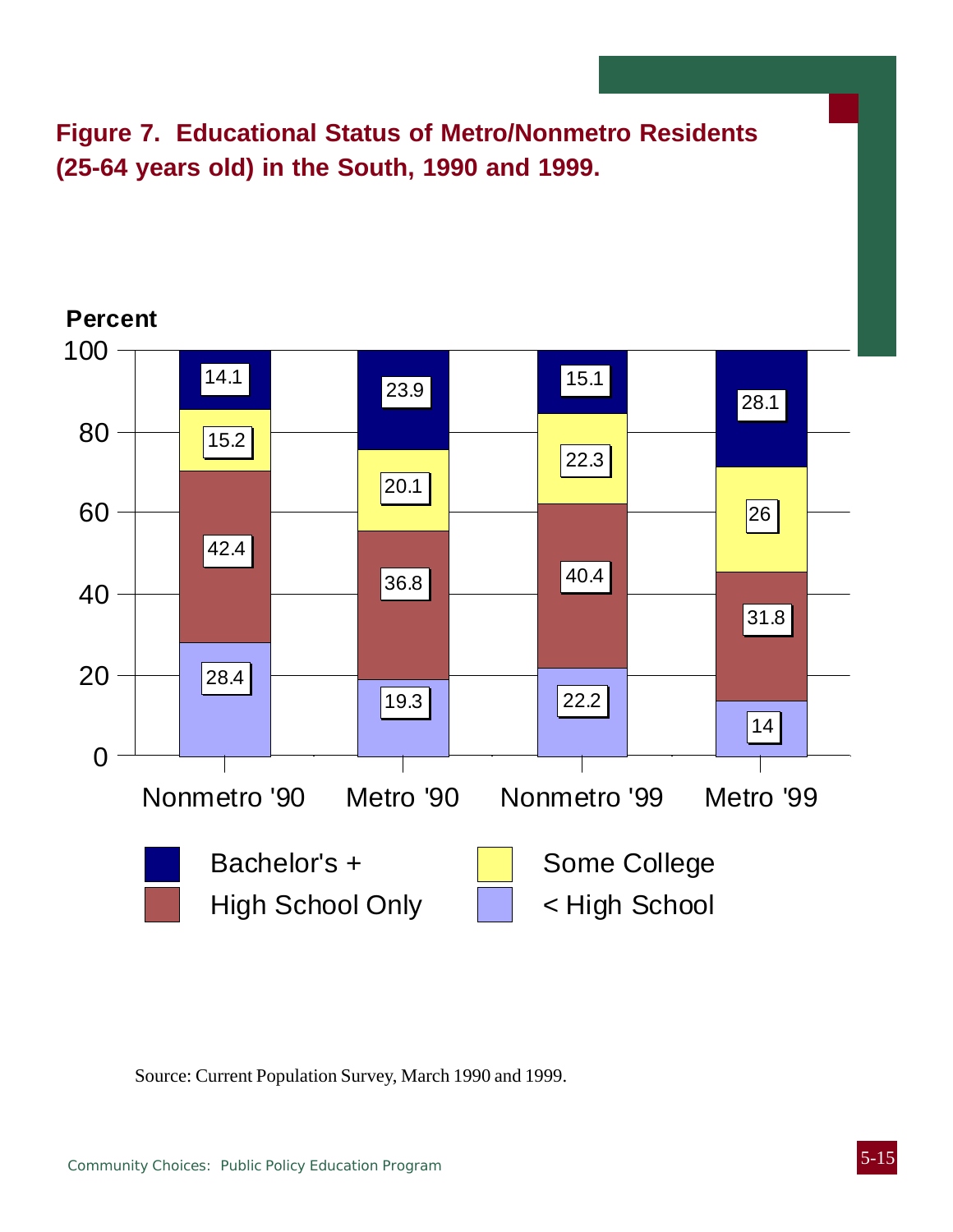|                          |        | 1990     |       | 1999     |
|--------------------------|--------|----------|-------|----------|
| Race/Ethnicity           | Metro  | Nonmetro | Metro | Nonmetro |
| White                    |        |          |       |          |
| $\langle$ High<br>School | 13.6   | 24.9     | 8.4   | 18.2     |
| H.S. Only                | 37.3   | 43.6     | 31.7  | 41.0     |
| Some<br>College          | 21.1   | 15.9     | 27.1  | 23.7     |
| Bachelors +              | 28.0   | 15.6     | 32.9  | 17.1     |
| No. of cases             | 11,788 | 5,553    | 9,930 | 3,860    |
| African<br>American      |        |          |       |          |
| $\langle$ High<br>School | 26.6   | 41.1     | 16.7  | 28.3     |
| H.S. Only                | 40.0   | 38.3     | 36.8  | 43.1     |
| Some<br>College          | 15.7   | 13.1     | 27.9  | 20.7     |
| Bachelors +              | 14.0   | 7.6      | 18.6  | 7.9      |
| No. of cases             | 2,756  | 1,108    | 2,584 | 696      |
| Hispanic                 |        |          |       |          |
| $\langle$ High<br>School | 39.1   | 50.7     | 33.2  | 51.8     |
| H.S. Only                | 31.9   | 35.2     | 28.4  | 30.3     |
| Some<br>College          | 16.4   | 8.7      | 21.3  | 12.7     |
| Bachelors +              | 12.7   | 5.5      | 17.2  | 5.2      |
| No. of cases             | 2,414  | 219      | 2,571 | 363      |

## **Table 1. Educational attainment of metro and nonmetro adults (25-64 years old) in 1990 and 1999, by race and ethnicity.**

Source: Current Population Survey, March 1990 and 1999.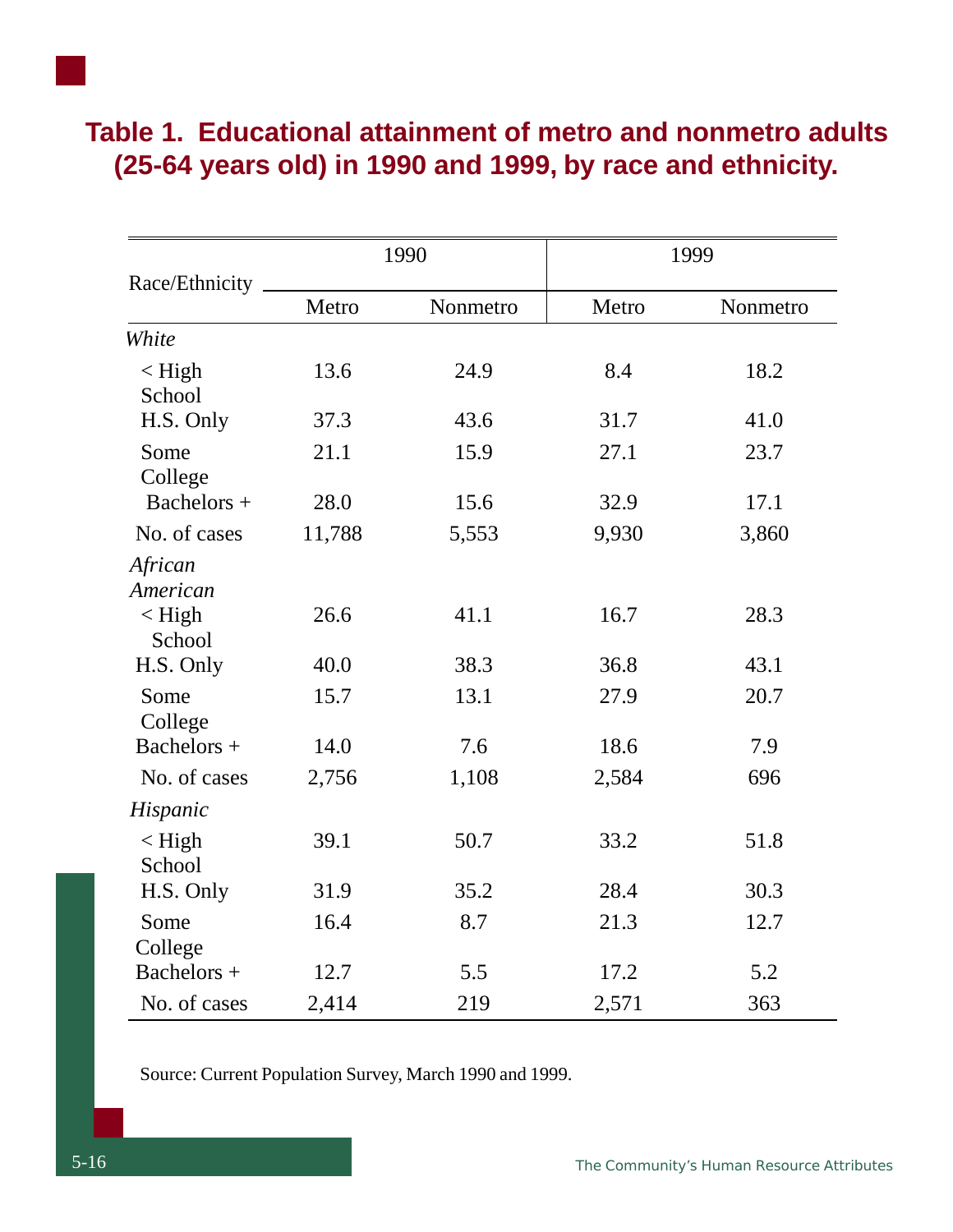- The largest pool of educated Southerners, across all race and ethnic categories, remain embedded in the region's metropolitan localities. The percentage of white, African American, and Hispanic residents with baccalaureate degrees or better is approximately two to three times greater in the metro South than in the nonmetro South as of 1999. Only 7.9 percent of rural Southern blacks had a college education in 1999, while the figure for Hispanics was even lower (5.2 percent).
- Since 1990, the metro/nonmetro gap has increased in terms of presence of college-educated adults in the population. For example, the percent of African Americans with college degrees in the metro South grew by 33 percent during the 1990-99 period (from 14 percent to 18.6 percent). In the nonmetro South, expansion of college-educated blacks inched up by less than 4 percent (from 7.6 percent to 7.9 percent). Simply put, metro areas are expanding their pool of educated adults of prime working age at a faster pace than are the region's nonmetro areas.

### **Conclusions**

The human resources that are available in an area have a great effect on the prospects of realizing economic and social progress in a community. From the information presented in this document, it is apparent that access to employment and to a decent wage is closely tied to the quality of the human resources that people possess.

There are a number of important challenges that face rural leaders and residents as they struggle to advance the human resource endowments of their communities. These challenges include:

- How to get high-school-aged students to stay in school and to complete their high school education?
- How to address the high school dropout problems that touch so many blacks and hispanics today?
- How to secure a decent future for the large pool of non college-bound persons?
- How to help adults who suffer from functional illiteracy and who are unable to qualify for many of the jobs now focused in local labor markets?
- How to expand the pool of adults in our communities who have some type of post-secondary education, be it a technical/vocational or a baccalaureate degree?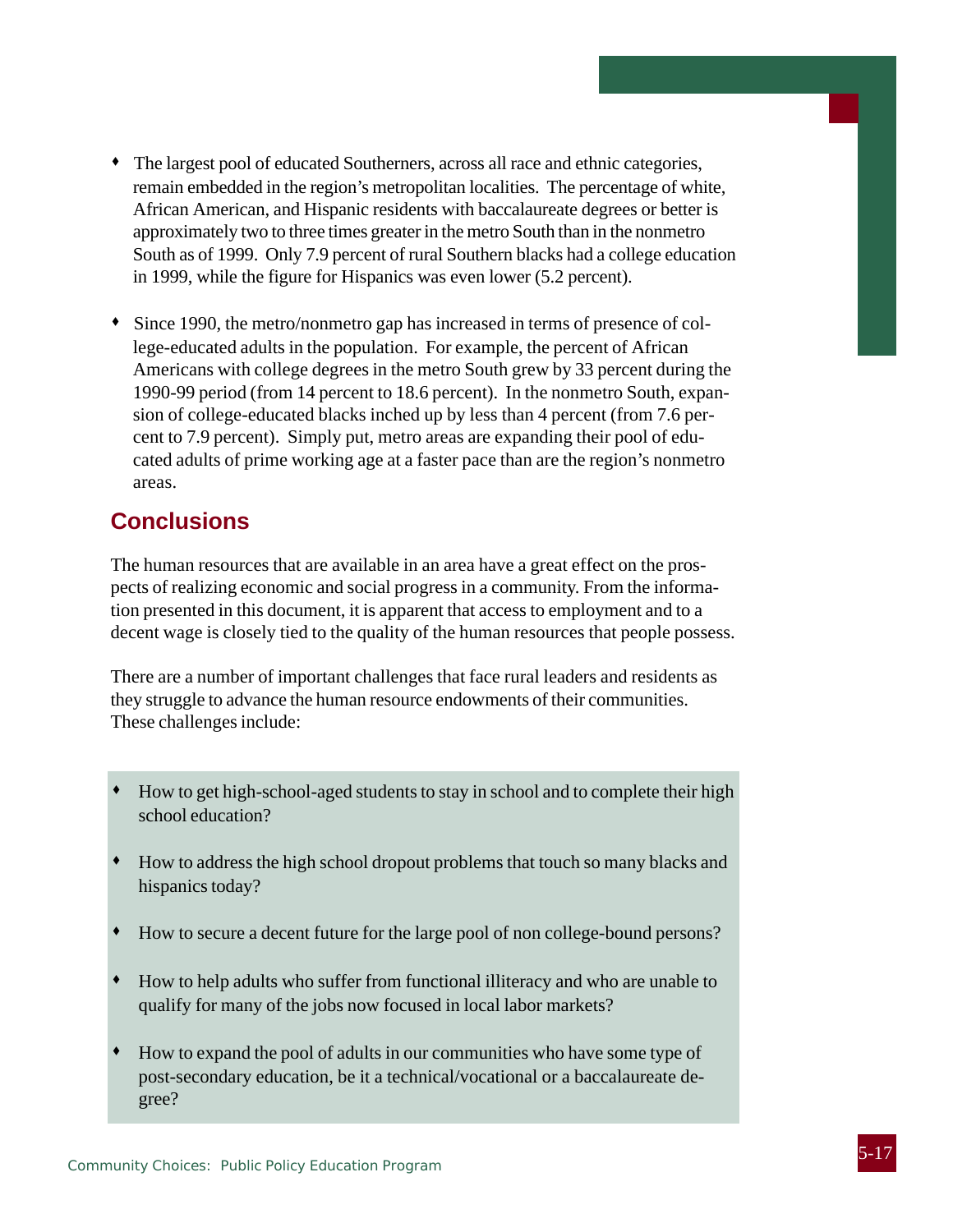

human resources needed to make the rural South competitive in the 21st century? It is an issue that deserves the attention of citizens and leaders in every rural community in the South. How committed local leaders and citizens are to effectively addressing these questions may very well dictate the longterm economic and social health of their communities.

### **References**

[1] Beaulieu, Lionel J., Glenn D. Israel and Rodney Cluck. "The labor force experiences of non-college bound youth." Paper presented at the Annual Meeting of the Southern Rural Sociological Association. Little Rock, AR. (February) 1998.

[2] Dalaker, Joseph and Bernadette D. Proctor. *Poverty in the United States: 1999.* U.S. Census Bureau, Current Population Reports, Series P60-210. U.S. Government Printing Office, Washington, DC, 2000.

[3] Kaufman, Phillip, Jin. Y. Kwon, Steve Klein and Christopher D. Chapman. *Dropout Rates in the United States: 1999*. U.S. Department of Education, National Center for Education Statistics. NCES2001-022. Washington, DC, 2000.

[4] Kozol, Jonathan. "Facing the consequences of our illiteracy." *Gainesville Sun* (September 4) 1988.

[5] Sullivan, Tim. "Has school reform flunked?" *The World and I*; 61:2 (September), 1996.

[6] U.S. Census Bureau. *Statistical Abstract of the United States: 1999.* Washington, DC.

[7] U.S. Department of Education. *Adult Literacy in America*. Office of Educational Research and Improvement, National Center for Education Statistics, (December) 1993.

[8] William T. Grant Foundation. *The Forgotten Half: Pathways to Success for America's Youth and Young Families.* Commission on Work, Family and Citizenship (November), 1988.

[9] Youth Policy Institute. *Youth Policy* 12 (November/December), 1990.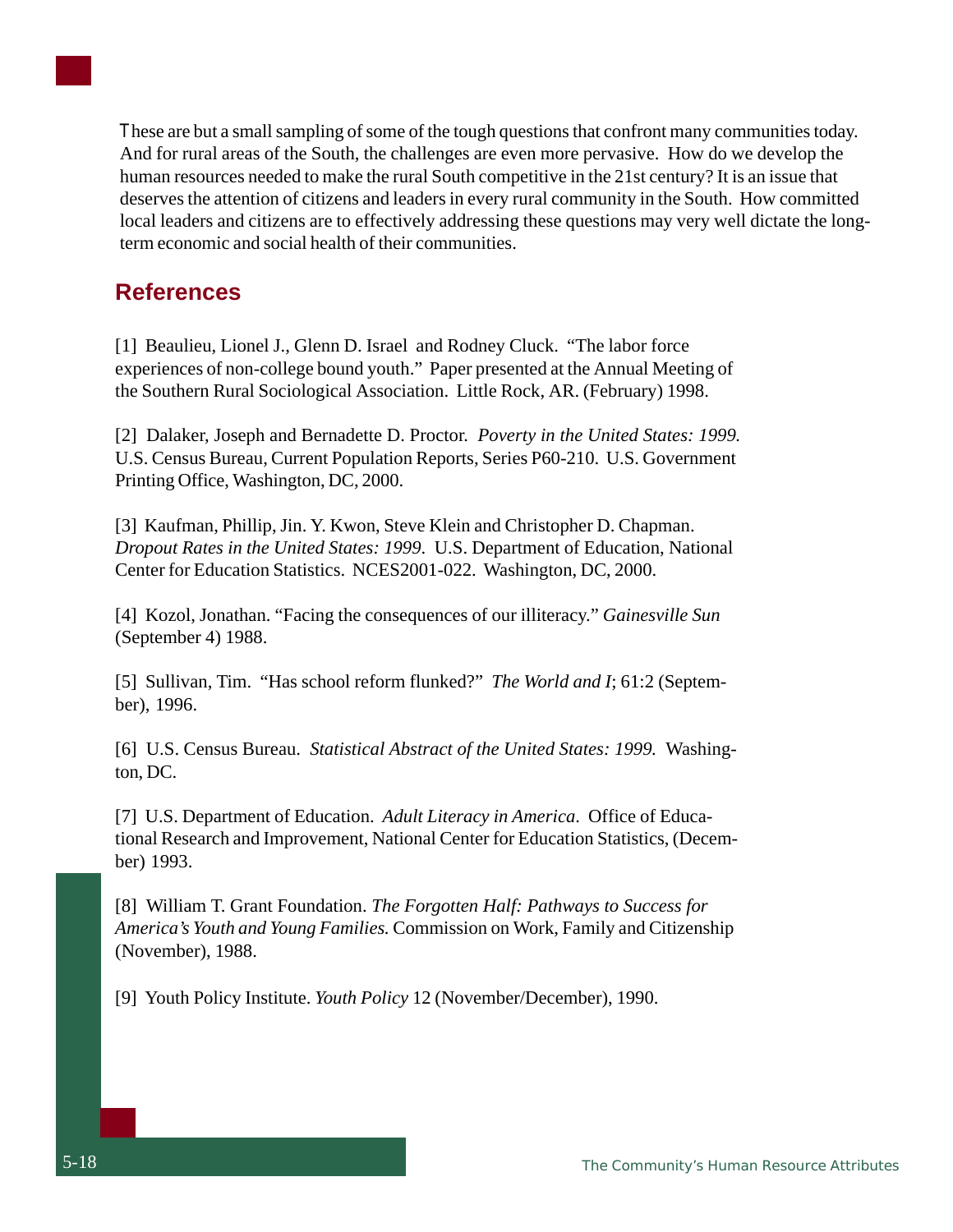## **Module Five Instructor's Guide**

The Community's Human Resource Attributes

# **Small Group Activities**



4-13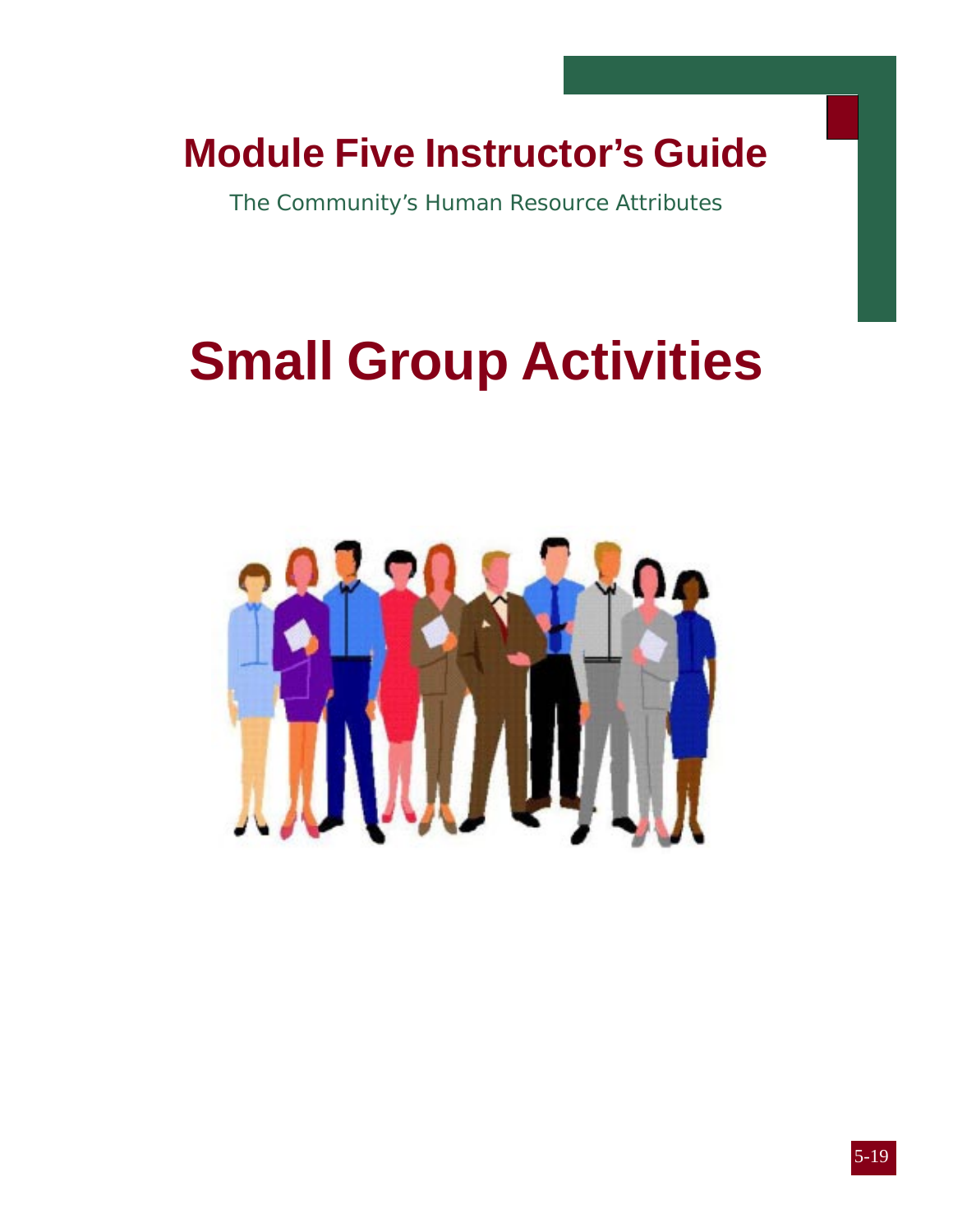

 1. We have had an opportunity in this session to examine some of the key human resource features of the U.S. and the South. Now, we would like to offer you the time to study important facts about your state for the purpose of exploring its human resource attributes. While the information being provided for this activity tends to be primarily state-level information, we encourage your group to seek county and community level data so that local human resource conditions can be examined and discussed by all of you who are participating in the *Community Choices* program.

Using the information presented in the attached tables (Tables 1-3), we would like you to study the facts on your Southern state with regard to the following items:

- The percent of the state's population (25 years of age and above) having a 4-year college education or better (that is, a bachelor's or advanced degree) in 1990 and 1998 (see Table 1);
- The percent of the population having a high school degree only in 1990;
- The percent of the population with less than a high school education in 1990 and 1998 (to calculate this for 1998, subtract the percent "high school graduate or more" from 100);
- The percent of people with some college (but no degree) and those with an associate's degree;
- The proportion of students in the state who had not completed a high school degree in 1990.
- The extent to which the percent with a high school education or more, and the percent who are college graduates or more, vary by race and ethnicity (whites, blacks, and hispanics) in 1990 (see Table 2);
- The amount of revenues that states have to support public elementary and secondary education in 1998, and the source of these funds (compare how much comes from the various sources in different states in the region). Also, the per capita amount of dollars that is spent in your state for elementary and secondary education (see Table 3).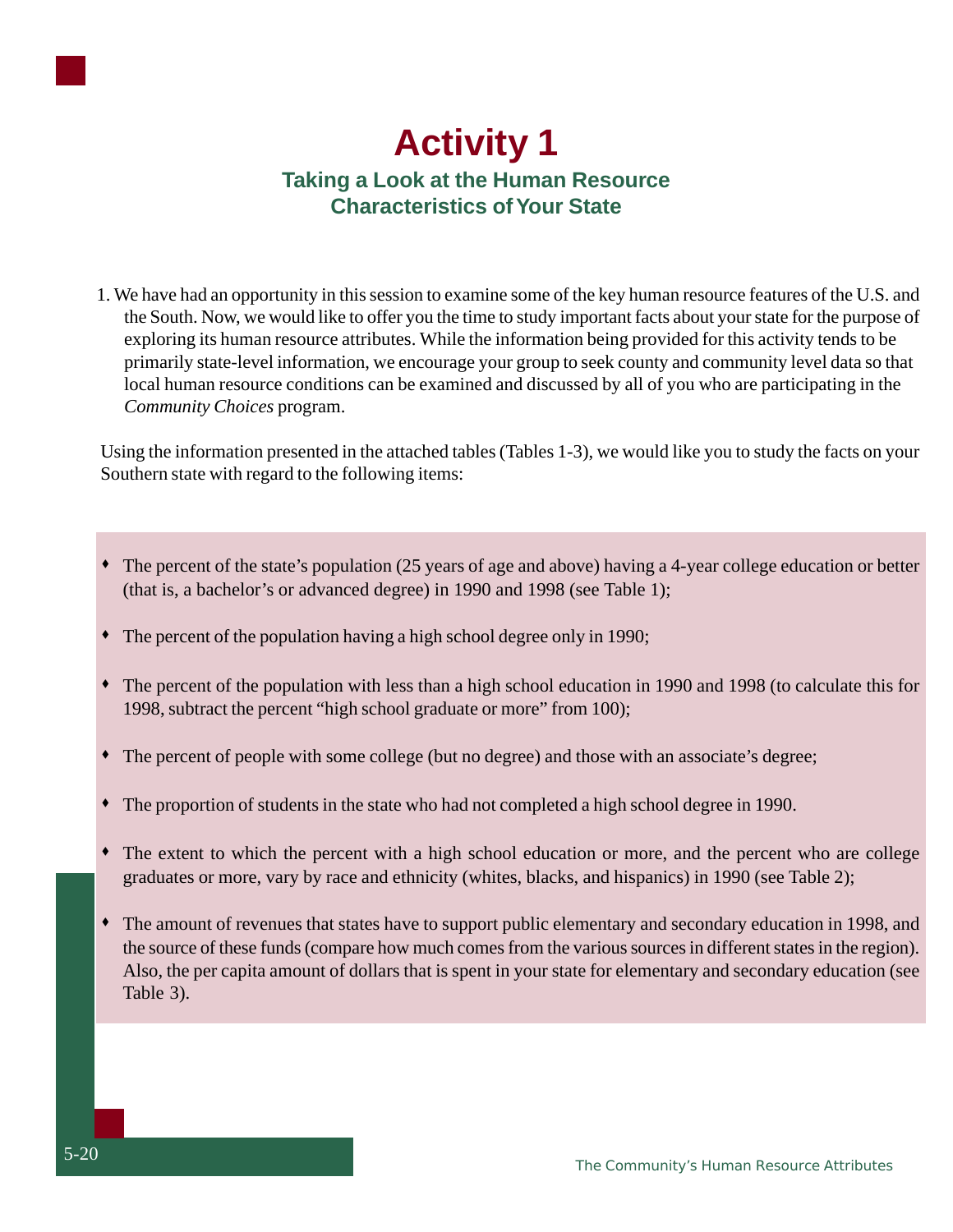2. Once you have complete this task, break up into small groups of five to seven people and share with each other some of your observations. As a group, explore how your state differs from other states in the South. Is your state worse off or better off in terms of the characteristics of its human resources?

3. As a small group, identify what you think is the most critical human resource problem facing your state at present (try to use the data you have studied to strengthen your case). What does your group feel are some of the factors that have contributed to this human resource problem? Please list these items on a newsprint pad or overhead transparency.

4. Discuss and identify two or three alternatives that might be considered for addressing this human resource issue. What might be some of the consequences associated with each of these alternatives? List these alternatives and consequences on the newsprint pad or overhead transparency.

5. A representative from your group should be selected to share a brief overview of your group's discussion with others taking part in the *Community Choices* program**.**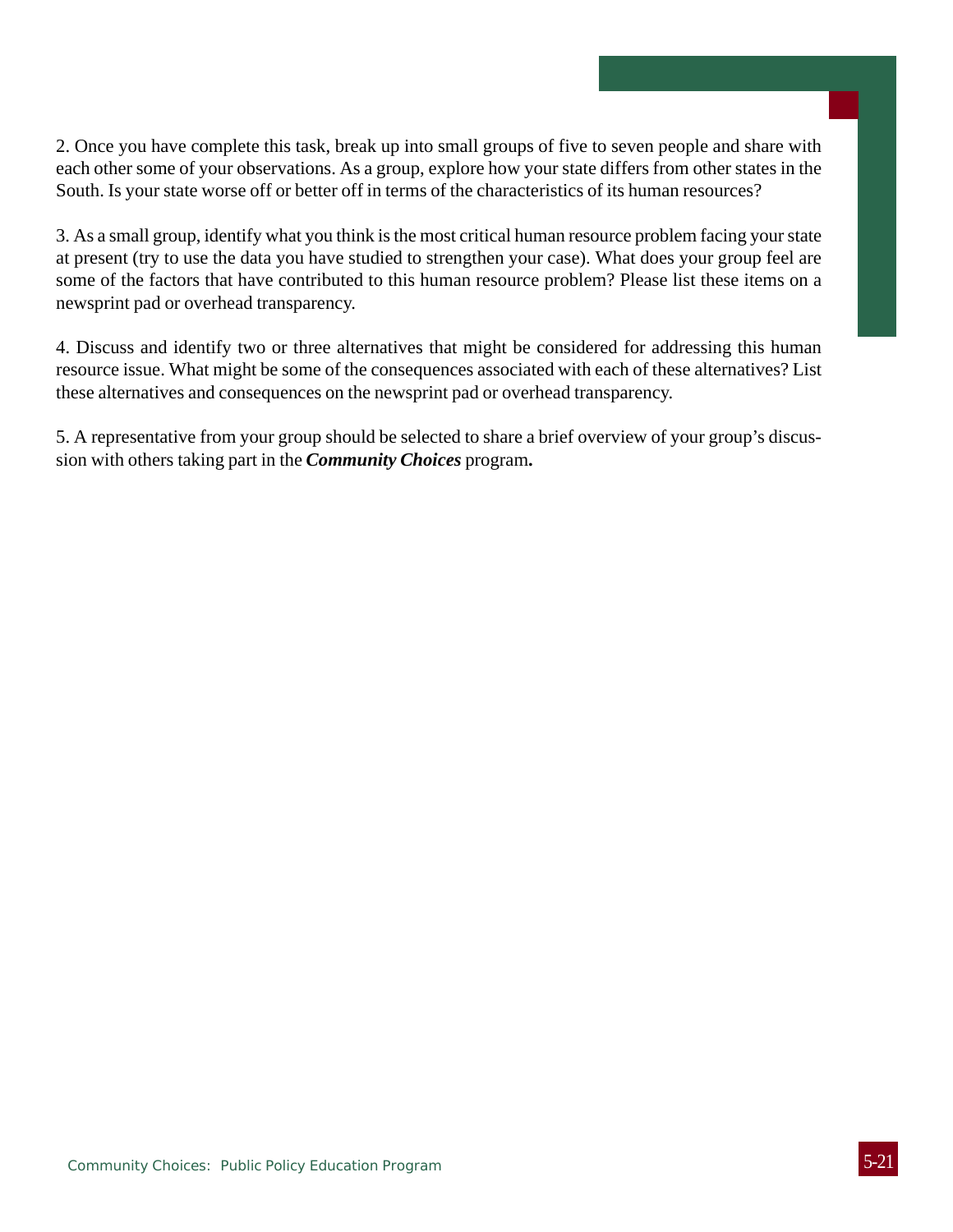## **Activity 2**

### **Education and Workforce Quality Issues and Strategies: What Do You Think?**

Over the past several years, a number of authors have offered their views of the difficulties that loom ahead if the human resource shortcomings of our country are not soon addressed. Selected parts of these articles that relate directly to the quality of our present workforce and the adequacy of our country's educational system have been excerpted. Also, strategies that some of the authors proposed for dealing with these issues have been outlined. Study the problem excerpts and recommendations.

#### I. ADULT WORK FORCE

a. Problems/Issues

*Jobs for the unskilled and poorly educated are disappearing and future employment will require, if not higher education, at least good communications skills and basic ability in math and reading, a new study says. . . The nation is in transition from an industrial to a service economy, which means most jobs will require education and skills.*

"Study: No Education, No Job Future." Randolph E. Schimid.

*We have a work place crisis in this country. . . The crisis is that more than four out of 10 of the workers who are on the job today are not being trained to do the work that today's economy demands... Forty-two percent of the workforce will need additional training over the next decade to keep up with the new demands of their jobs, but will not get the training if present practices continue.*

"50 Million Workers Need Training and Development, Says National Group." Youth Policy Journal.

*Shortcomings are not limited to what today's students are learning in school. . . Perhaps 25 million adults are functionally illiterate. As many as 25 million more adult workers need to update their skills or knowledge.*

"America 2000: An Education Strategy." Youth Policy Journal

*In the new economy, brainpower trumps the cards economists have traditionally counted on in their growth hand. Cheap land and unskilled labor are plentiful around the world. Capital goes where it will earn the best return . . . And advanced machinery-technology can be moved anywhere in the world, where people can be easily trained to use it. Brainpower trumps them all.*

1998 Commission on the Future of the South

*The 21st Century battle for economic opportunity is going to hinge on digital preparedness and digital literacy. It is important to note that the South as a whole is not well prepared for the digital economy . . . The South has the lowest proportion of residents using the Internet and the fewest households with e-mail of any region of the United States.*

"The State of the South 2000." MDC, Inc.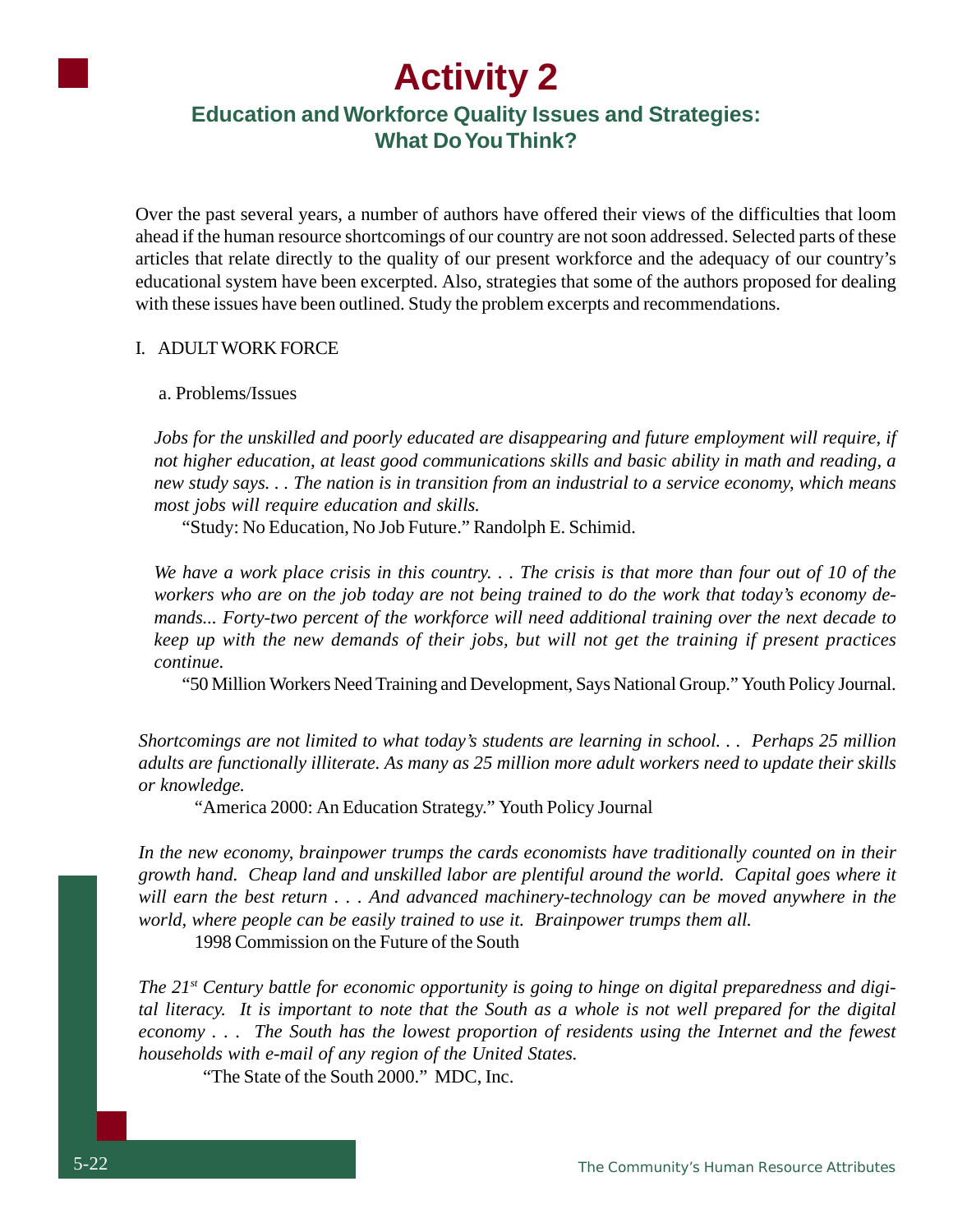*Requirements for good, well-paying jobs are changing rapidly as new technology calls for everhigher skills. To qualify for the high-growth, higher-paying occupations generated in the global economy, the South's workers must constantly augment their skills and increase their knowledge. Increasingly the question will be asked of Southerners wanting to move up the career ladder: What did you learn lately?*

"The State of the South 2000." MDC, Inc.

- b. Some Recommendations Proposed by these Authors
- Establish "skill clinics" in every large community and worksite. These clinics will allow people to find out how their present skills compare with those they would like to have -- or that they need for a particular job and where they can acquire the skills and knowledge they still need.
- Develop work-based learning alternatives for non-college-bound youth to help them effec tively make the transition from school to a meaningful career path.
- Provide additional incentives to encourage employers to increase the training of workers and to adopt structured work-based training programs.
- Recognize that community colleges can help prepare our people for the global economy, but only if we give them the status and resources it takes to do the job.
- "Cultivate Brainpower." Cultivate the brainpower of every child in the South; cultivate the brainpower of men and women already in the workforce! Cultivate it early, cultivate in often! It's not just more jobs we need, it's better jobs. Brainpower is the avenue to get them.
- The South must change how it thinks about education, recognizing the necessity for continu ous learning in a highly competitive global economy. . . We must provide education and training that enables people of all ages and walks of life to navigate the changing world of work.
- We must enable rural communities to make the transition from a natural resource and low end manufacturing economy to the digital age. Connecting rural areas to economic activity, be it to a nearby economic center or to a burgeoning sector of the new economy, is critical to rural economic survival and requires rural communities to collaborate regionally for success.

#### II. THE EDUCATION OF OUR YOUTH

#### a. Problems/Issues

*While we spend as much per student as almost any country in the world, American students are at or near the back of the pack in international comparisons. If we don't make radical changes, that is where they are going to stay.*

"America 2000: An Education Strategy." Youth Policy Journal.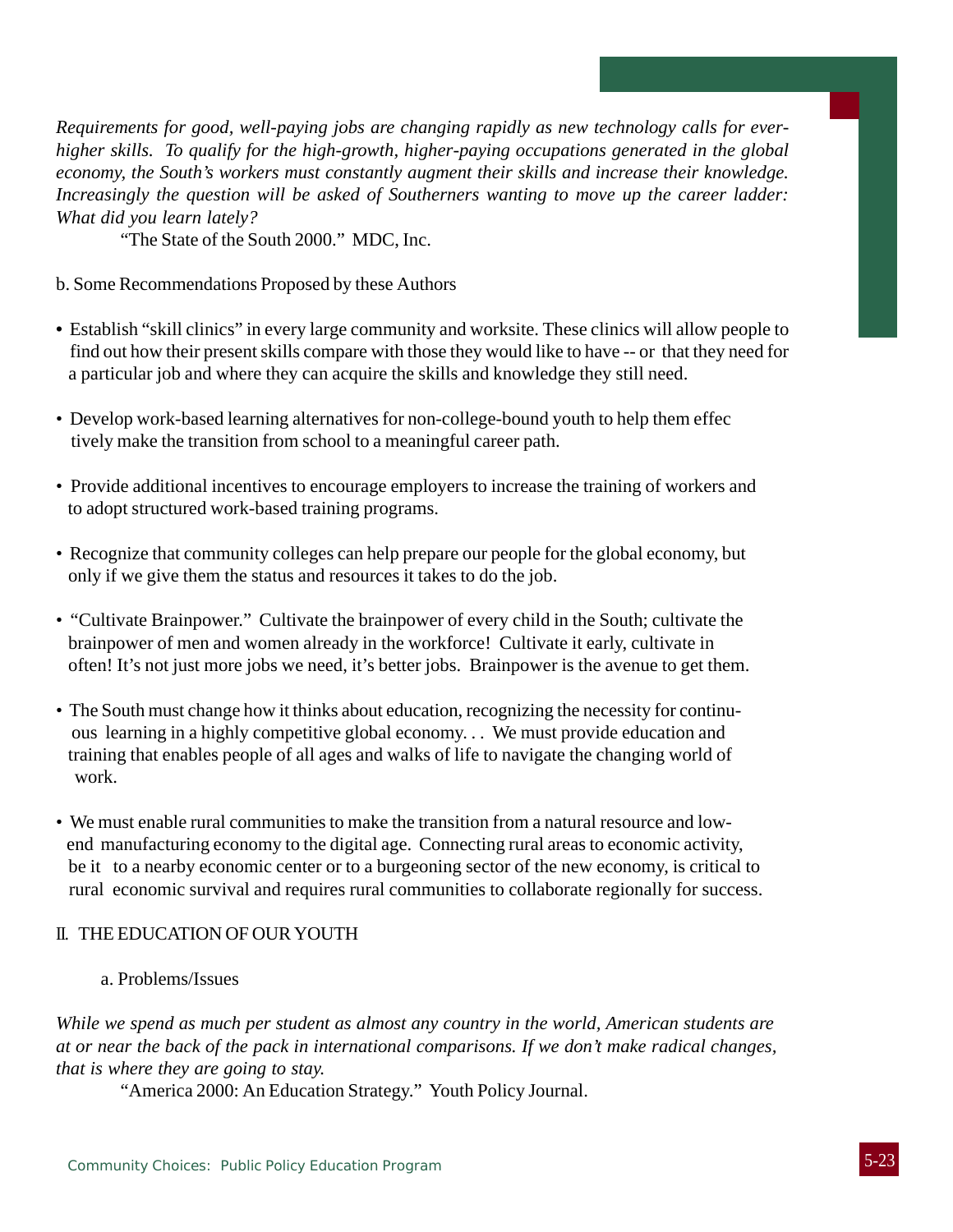*The second Gallup/Phi Delta Kappa poll of teachers' attitudes toward the public schools pointed out that "parents lack of interest/support" led the teachers' list of the biggest problems facing the public schools. Parents, not educators, bear the primary responsibility for the faults and failures in educating our youth within our present public-school system. We have witnessed a preoccupation with dropout prevention programs during this decade of school reform without seriously considering the alternative of letting the student quit and allowing teachers to devote their efforts to working with students who have assumed responsibility for their education.*

"Our Public Schools are a Mess." Donald M. Clark

*Rural America's human capital has been falling, mainly through the export of its young people to urban and suburban areas. While this trend is not new, new steps are needed to stem that tide if rural America is to tap more economic opportunities, especially since knowledge-based industries figure so prominently in the new economy.*

"New Directions for U.S. Rural Policy." Center for the Study of Rural America, Federal Reserve Bank of Kansas City

*As we consider the people facing difficulties, we must pay special attention to children. If you take one lesson in economic development away from this report, it should be this: In the years ahead, effective education for everyone will drive our economy, and effective education begins with a family and their children before birth.*

1998 Commission on the Future of the South

- b. Some Recommendations Proposed by These Authors
	- Develop a more responsive academic and vocational education programs that better meet the needs of all students, particularly in preparing them for productive work.
	- It's time for parents to get their act together and help educators by reinforcing the mission of the school at home and by monitoring their youngster's progress.
	- To plan and implement substantive school reform. . ., other stakeholders (such as business, industry, government, and labor) -- the employment community -- must collaborate with education in a formal broad-based alliance over the long term.
	- If we want to compete for the sophisticated jobs in the future, we need to invest more heavily in our technical schools, colleges and universities.
	- If we want to make sure our workforce is prepared for what's coming, there's not better place to start then responsible parenthood, quality childcare and early childhood education.
	- There are four steps that can be considered for boosting rural human capital. These are: utilizing distance education to build the human capital of the existing workforce, strengthen the rural education system to raise educational outcomes for rural youth, import new human capital through the 21<sup>st</sup> equivalent of the Homestead Act, and create a rural environment that will better attract and retain people with high human capital.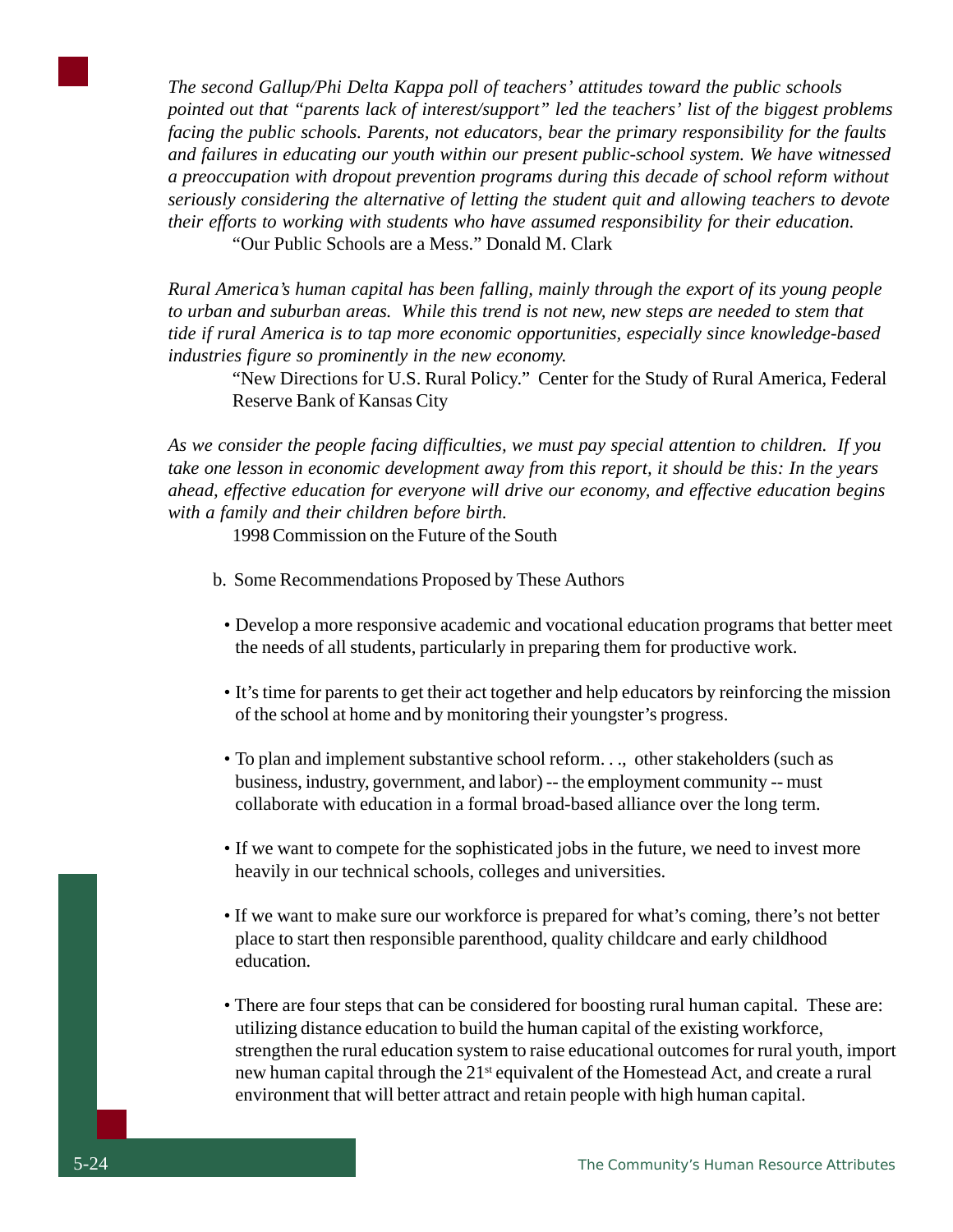#### III. GROUP ACTIVITY

Now, either as an entire group or as smaller groups of 5 to 7 people, discuss your thoughts and reactions to the problems that these authors have identified both for our workforce and the education of our youth. Consider the following questions:

- a. Do you agree with the issues identified? Are there other related issues/problems that need to be considered? If yes, what are they?
- b. What are your reactions/opinions of the strategies being proposed? What specific strategies would you see as worthy of consideration?

To give your group enough time to debate these problems and strategies, you may want to have part of the group deal with the workforce issues and the remainder of the group address the education of our youth problem. Allow some time at the end of this activity to share each group's thoughts and recommendations on the topic with which they dealt.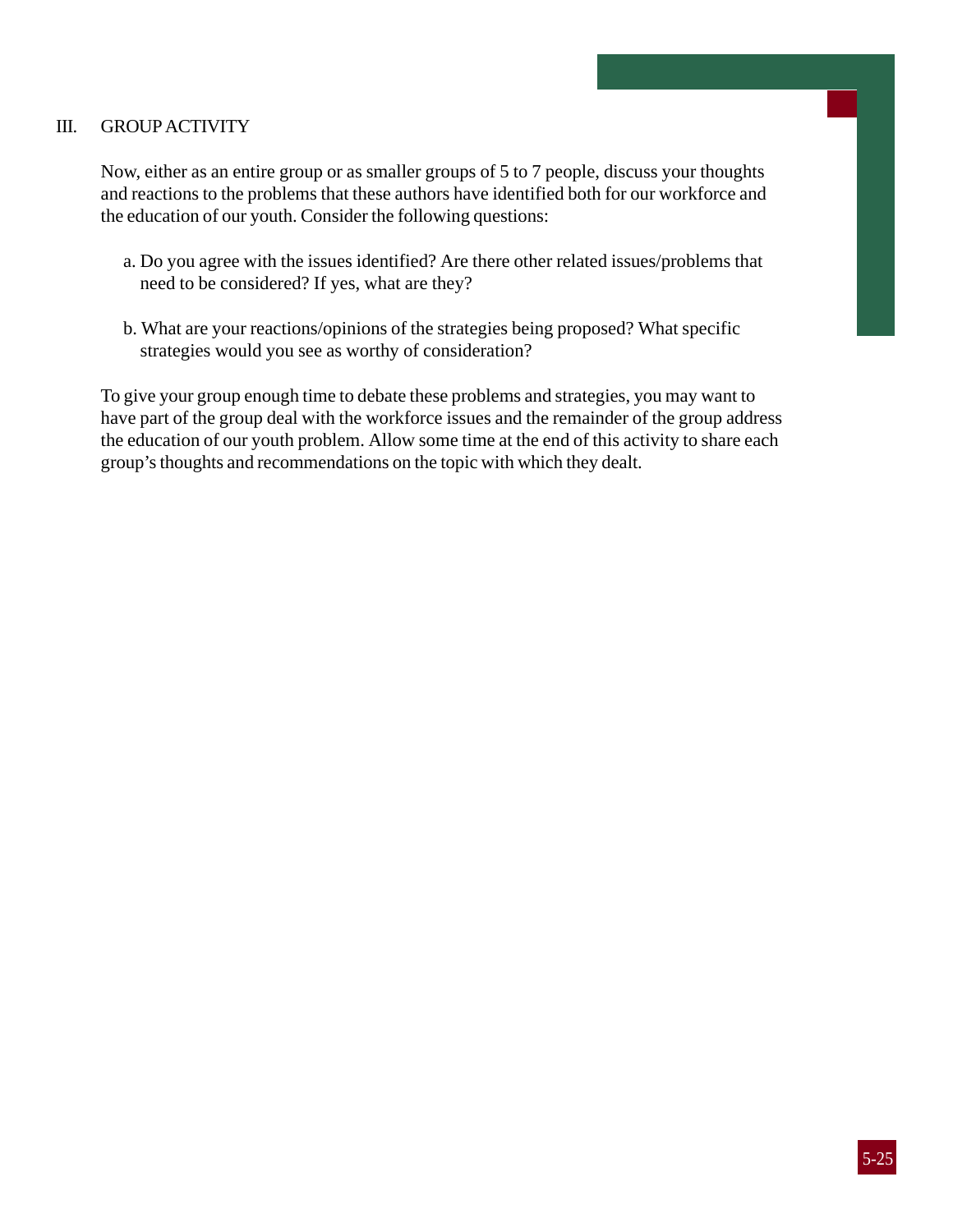| <b>Dider in 13 Sout</b>         |             |
|---------------------------------|-------------|
| O<br>DQ                         |             |
|                                 |             |
| ।<br>८                          |             |
|                                 |             |
|                                 |             |
|                                 |             |
| rsons 25 Years of Age           |             |
|                                 |             |
|                                 |             |
|                                 |             |
| us of Per                       |             |
|                                 |             |
|                                 |             |
| ن<br>آ                          |             |
|                                 |             |
|                                 |             |
| ვე<br>ე                         |             |
|                                 | Į           |
| $\blacksquare$ is The Education |             |
| $\sim$ ble 1.                   |             |
|                                 | י<br>ה<br>ה |
|                                 |             |

|                   |                  | Highest level of education completed in 1990 (in percent). |                 |               |                                           |                       |                                | 1998 Educational<br>Attainment. |                    |
|-------------------|------------------|------------------------------------------------------------|-----------------|---------------|-------------------------------------------|-----------------------|--------------------------------|---------------------------------|--------------------|
| Southern<br>State | Not a HS<br>grad | HS grad<br>only                                            | college<br>Some | degree        | Associate's Bachelor's Advanced<br>degree | degree                | dropouts<br>who are<br>Percent | HS grad<br>or more              | College<br>or more |
| Alabama           | 33.1             | 29.4                                                       | 16.8            | 5.0           | 10.1                                      | 5.5                   | 12.6                           | 78.8                            | 20.6               |
| Arkansas          | 33.7             | 32.7                                                       | 16.6            | 3.7           | 8.9                                       | 4.5                   | 11.4                           | 76.8                            | 16.2               |
| Florida           | 25.6             | 30.1                                                       | 19.4            | 6.6           | 12.0                                      | 6.3                   | 14.3                           | 81.9                            | 22.5               |
| Georgia           | 29.1             | 29.6                                                       | 17.0            | 5.0           | 12.9                                      | $6\overset{4}{\circ}$ | 14.1                           | 80.0                            | 20.7               |
| Kentucky          | 35.4             | 31.8                                                       | 15.2            | $\frac{1}{4}$ | $\overline{8.1}$                          | 5.5                   | 13.3                           | 77.9                            | 20.1               |
| Louisiana         | 31.7             | 31.7                                                       | 17.2            | 3.3           | 10.5                                      | 5.6                   | 12.5                           | 78.6                            | 19.5               |
| Mississippi       | 35.7             | 27.5                                                       | 16.9            | 5.2           | 9.7                                       | $\overline{5}.1$      | 11.8                           | 77.3                            | 19.5               |
| North Carolina    | 30.0             | 29.0                                                       | 16.8            | 6.8           | 12.0                                      | 5.4                   | 12.5                           | 81.4                            | 23.3               |
| Oklahoma          | 25.4             | 30.5                                                       | 21.3            | 5.0           | 11.8                                      | $\overline{6.0}$      | 10.4                           | 84.6                            | 20.5               |

The Community's Human Resource Attributes *The Community's Human Resource Attributes*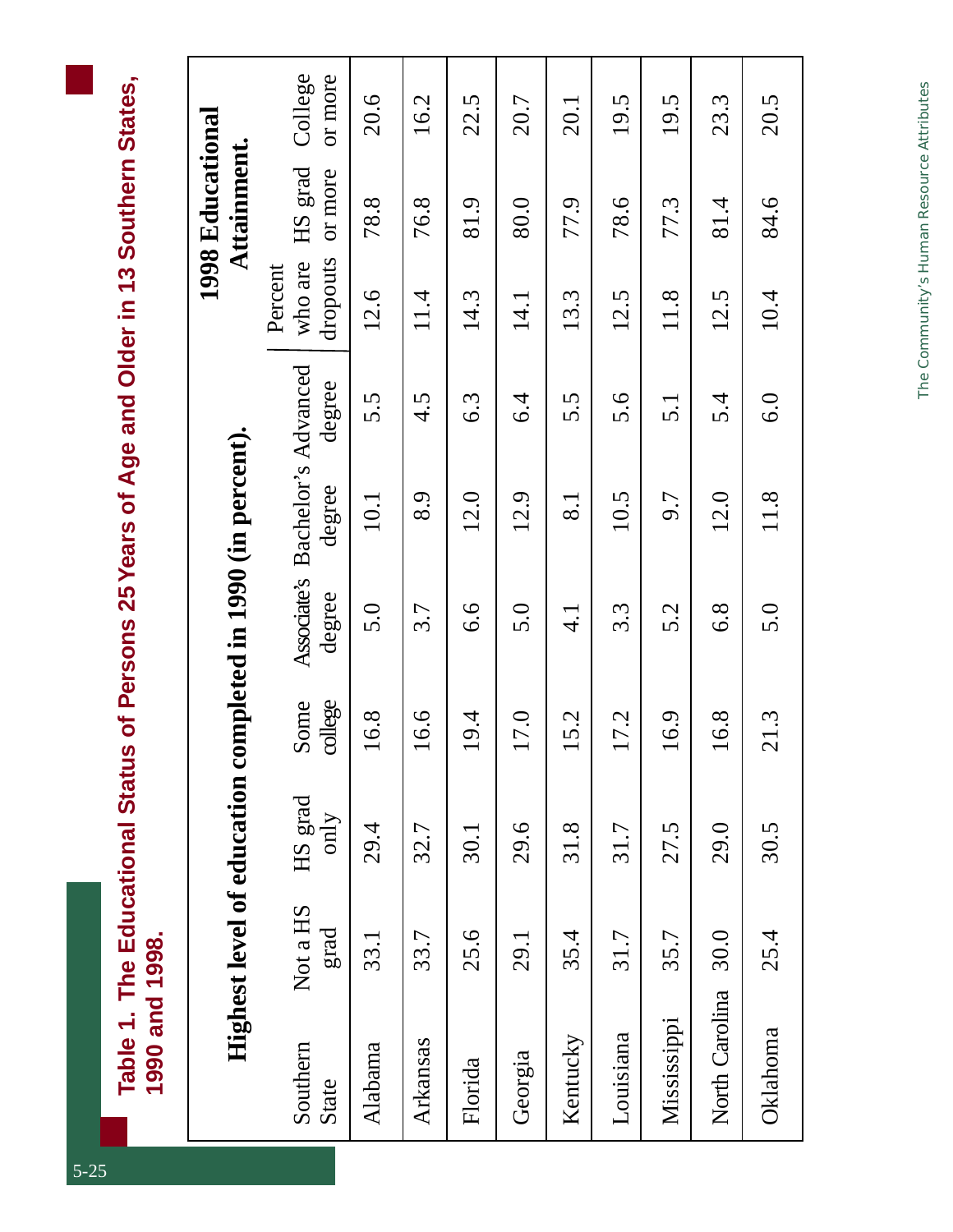Table 1. The Educational Status of Persons 25 Years of Age and Older in 13 Southern States, **Table 1. The Educational Status of Persons 25 Years of Age and Older in 13 Southern States,** 1990 and 1998. **1990 and 1998.**

| South Carolina | 31.7 | 29.5 | 15.8 | 6.3 | 11.2 | 5.4 | 11.7 | 78.6 | 21.3 |
|----------------|------|------|------|-----|------|-----|------|------|------|
|                | 32.9 | 30.0 | 16.9 | 4.2 | 10.5 | 5.4 | 13.4 | 76.9 | 16.9 |
|                | 27.9 | 25.6 | 21.1 | 5.2 | 13.9 | 6.5 | 12.9 | 78.3 | 23.3 |
|                | 24.8 | 26.6 | 18.5 | 5.5 | 15.4 | 9.1 | 10.0 | 82.6 | 30.3 |
|                | 24.8 | 30.0 | 18.7 | 6.2 | 13.1 | 7.2 | 11.2 | 82.8 | 24.4 |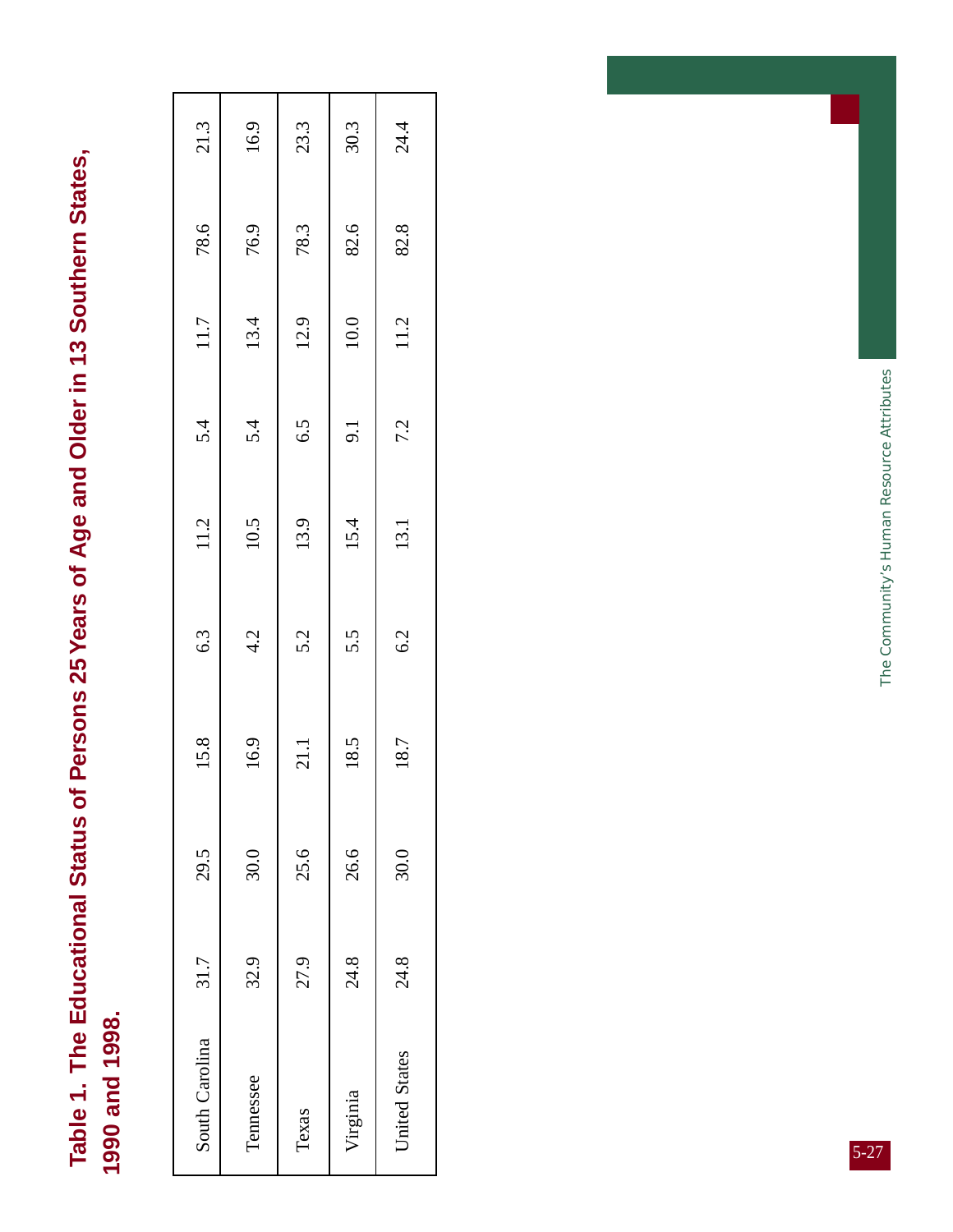### **Table 2. The Educational Attainment of Persons 25 Years Old and Over by Race/Ethnicity in the Southern States in 1990.**

| Southern                |         | Percent with a HS Diploma or More |              |           |         |       |              | Percent with Bachelors' Degree or More |
|-------------------------|---------|-----------------------------------|--------------|-----------|---------|-------|--------------|----------------------------------------|
| <b>State</b>            | Overall | White                             | <b>Black</b> | Hispanics | Overall | White | <b>Black</b> | Hispanics                              |
| Alabama                 | 66.9    | 70.3                              | 54.6         | 73.8      | 15.7    | 17.3  | 9.3          | 20.1                                   |
| Arkansas                | 66.3    | 68.6                              | 51.5         | 59.1      | 13.3    | 14.1  | 8.4          | 11.1                                   |
| Florida                 | 74.4    | 77.0                              | 56.4         | 57.2      | 18.3    | 19.3  | 9.8          | 14.2                                   |
| Georgia                 | 70.9    | 74.9                              | 58.6         | 66.2      | 19.3    | 21.8  | 11.0         | 20.5                                   |
| Kentucky                | 64.6    | 64.7                              | 61.7         | 74.0      | 13.6    | 13.9  | 7.7          | 18.9                                   |
| Louisiana               | 68.3    | 74.2                              | 53.1         | 67.6      | 16.1    | 18.7  | 9.1          | 16.6                                   |
| Mississippi             | 64.3    | 71.7                              | 47.3         | 67.7      | 14.7    | 17.2  | 8.8          | 17.1                                   |
| North<br>Carolina       | 70.0    | 73.1                              | 58.1         | 71.0      | 17.4    | 19.3  | 9.5          | 17.9                                   |
| Oklahoma                | 74.6    | 75.7                              | 70.1         | 55.9      | 17.8    | 18.7  | 12.0         | 10.5                                   |
| South<br>Carolina       | 68.3    | 73.6                              | 53.3         | 71.8      | 16.6    | 19.8  | 7.6          | 19.8                                   |
| Tennessee               | 67.1    | 68.2                              | 59.4         | 71.5      | 16.0    | 16.7  | 10.2         | 21.9                                   |
| Texas                   | 72.1    | 76.2                              | 66.1         | 44.6      | 20.3    | 22.6  | 12.0         | 7.3                                    |
| Virginia                | 75.2    | 78.3                              | 60.3         | 70.5      | 24.5    | 27.0  | 11.1         | 22.4                                   |
| United<br><b>States</b> | 75.2    | 77.9                              | 63.1         | 49.8      | 20.3    | 21.5  | 11.4         | 9.2                                    |